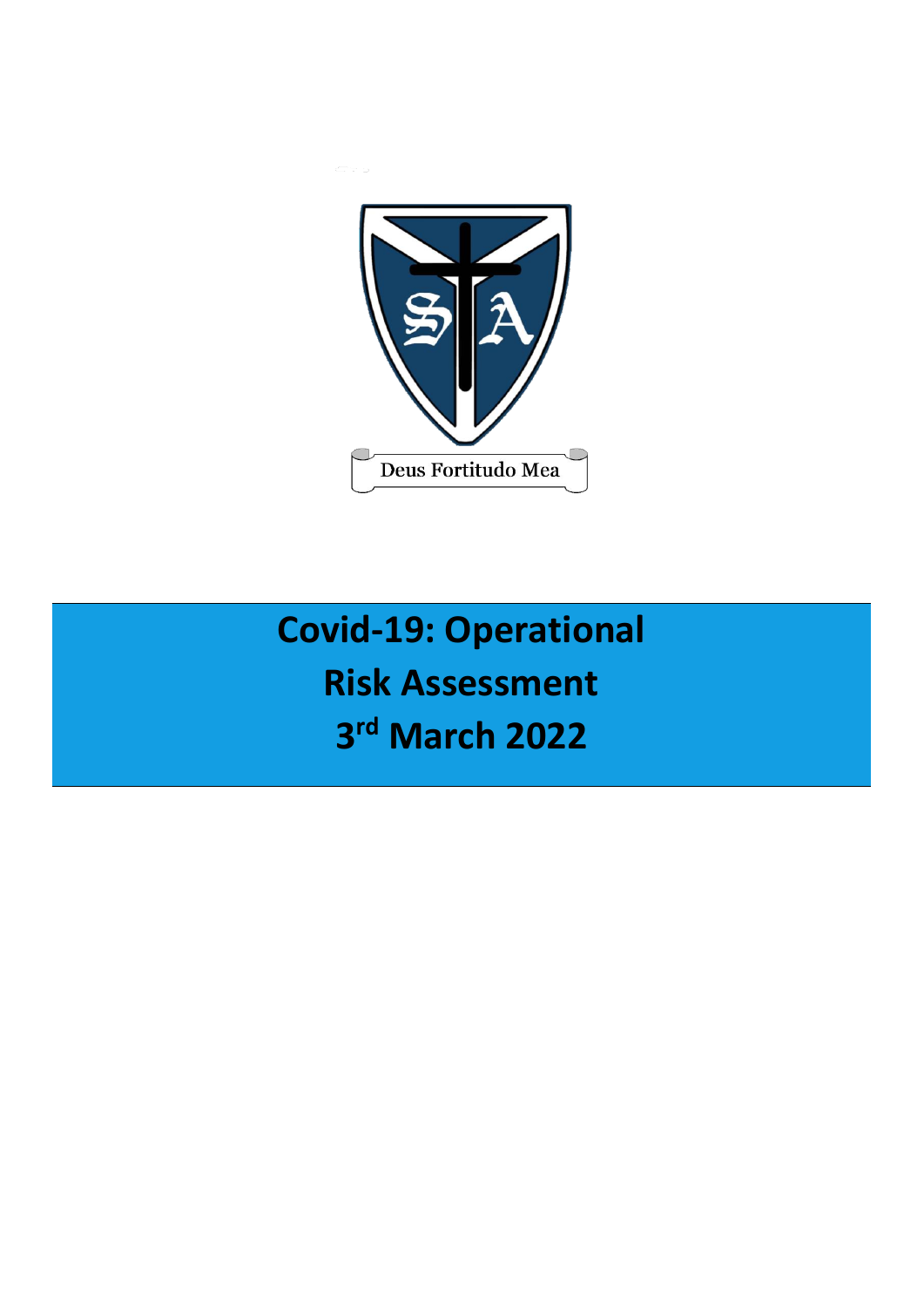# **Contents**

|                | <b>Section</b>                                                                                     | Page |  |  |  |  |  |  |  |
|----------------|----------------------------------------------------------------------------------------------------|------|--|--|--|--|--|--|--|
|                | Definitions                                                                                        | 3    |  |  |  |  |  |  |  |
|                | Introduction                                                                                       | 3    |  |  |  |  |  |  |  |
|                | Overview of actions required for safe methods of working                                           | 4    |  |  |  |  |  |  |  |
|                | Key message<br>4                                                                                   |      |  |  |  |  |  |  |  |
|                | What leaders need to do                                                                            | 4    |  |  |  |  |  |  |  |
|                | Locally agreed principles                                                                          | 4    |  |  |  |  |  |  |  |
|                | What we know                                                                                       | 4    |  |  |  |  |  |  |  |
|                | Summary                                                                                            | 6    |  |  |  |  |  |  |  |
|                | Overview of statutory requirements - what you must do in law                                       |      |  |  |  |  |  |  |  |
|                | Resources and references                                                                           |      |  |  |  |  |  |  |  |
|                | Covid 19 operational risk assessment                                                               |      |  |  |  |  |  |  |  |
| $\mathbf{1}$   | Sustaining necessary controls to ensure the general safety of the building                         | 9    |  |  |  |  |  |  |  |
| $\overline{2}$ | Maximising good ventilation in all occupied spaces                                                 | 10   |  |  |  |  |  |  |  |
| 3              | Preventative measures to reduce risk of transmission through breaches of social distancing or good |      |  |  |  |  |  |  |  |
|                | 14<br>hygiene                                                                                      |      |  |  |  |  |  |  |  |
| 4              | Management of congested areas                                                                      | 16   |  |  |  |  |  |  |  |
| 5              | Securing and sustaining robust hygiene systems and procedures                                      | 18   |  |  |  |  |  |  |  |
| 6              | Curriculum organisation                                                                            | 21   |  |  |  |  |  |  |  |
| 7              | Enhancing mental health support for pupils and staff                                               | 23   |  |  |  |  |  |  |  |
| 8              | Governance and policy                                                                              | 24   |  |  |  |  |  |  |  |
| 9              | Additional site specific issues and risks                                                          | 25   |  |  |  |  |  |  |  |
| 10             | Latest guidance on PE                                                                              | 26   |  |  |  |  |  |  |  |
| 11             | Curriculum Evening                                                                                 | 27   |  |  |  |  |  |  |  |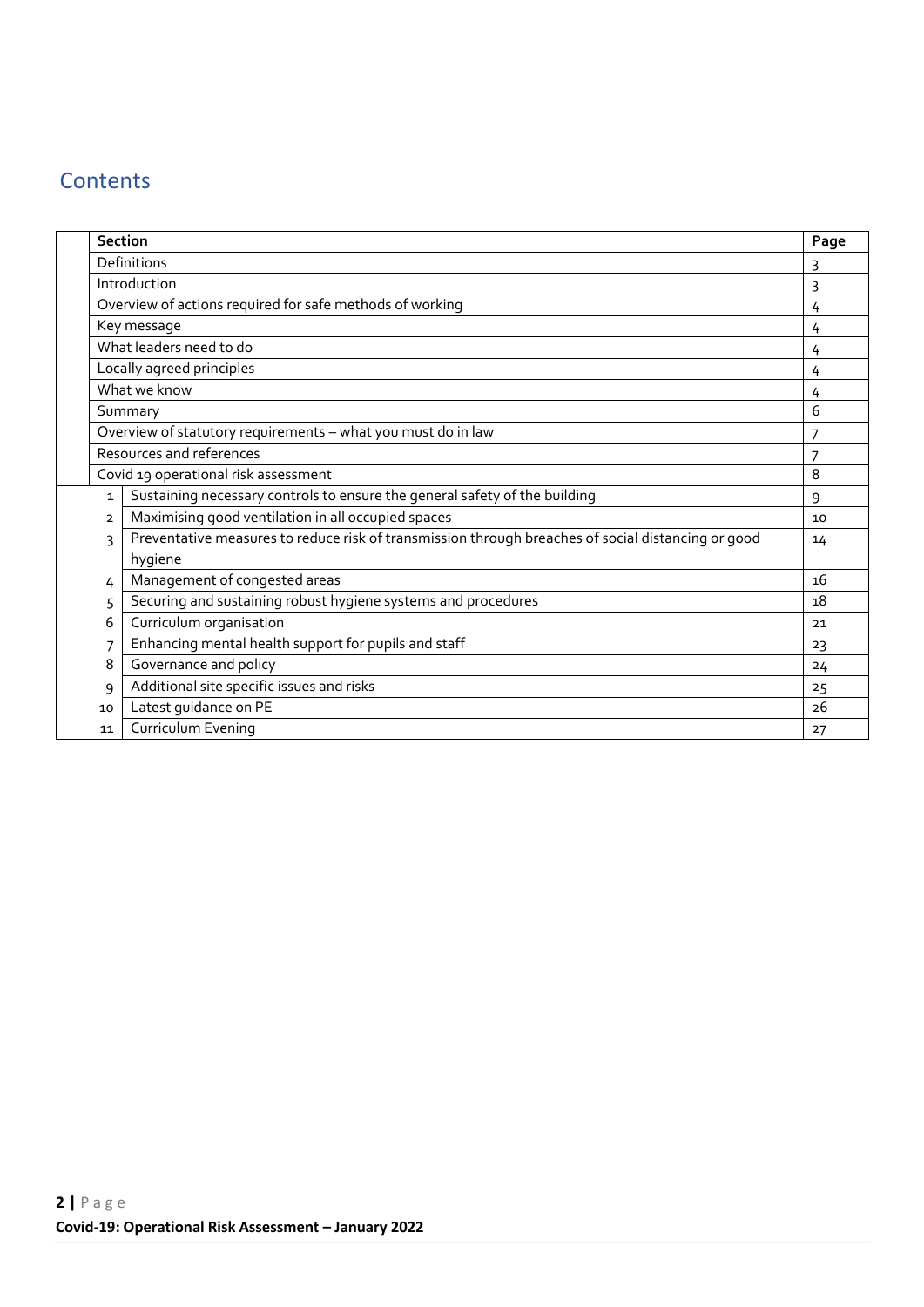#### **Introduction:**

The risk assessment must be considered alongside the Outbreak Management Plan to ensure schools are able to respond rapidly to any outbreak requiring implementation of more robust mitigations to break the chain of transmission, ensuring that the school community are safe and pupils have minimal disruption to face to face high quality teaching within school.

It is made clear by the Government that Departmental advice *"does not supersede any legal obligations relating to health and safety, employment or equalities and it is important that as an employer you continue to comply with your existing obligations".* Consequently, Health and Safety Legislation continues to take precedence in law.

# **This risk assessment guidance:**

- Sets out the current context and statutory health and safety obligations as of  $27<sup>th</sup>$  January 2022
- Sets the national and local context for conducting a risk assessment to reduce transmission of a disease within school
- Provides an exemplar risk assessment (revised) that can be adopted and adapted to any educational setting
- Provides a template to record a risk assessment method statement setting out safe methods of working (control measures), which all staff should read, understand and sign
- Incorporates hyperlinks to current sources of helpful information and resource

**What is the risk?** Covid19 is an infectious disease recognised internationally as a pandemic, the transmission of which must be controlled. The foreseeable risk, is the potential transmission of Covid19 between members of the school community and consequently the wider community balanced with the risk of disrupting the education of pupils and the inherent loss of learning and the potential impact their emotional mental health, life outcomes and wider impact on families.

The Government is clear that the context of the pandemic has changed as a direct consequence of Covid-19 vaccine take-up, thereby reducing the impact on the NHS and loss of life. This risk assessment therefore reflects the fact that whilst the virus remains in general circulation the risk of harm, particularly to children and adults who have been vaccinated, is significantly lower now than in the Spring/early Summer of 2020.

**Government Roadmap**: moved away from stringent restrictions on everyone's day-to-day lives, towards advising people on how to protect themselves and others, alongside targeted interventions to reduce risk. "To do this, the Government will:

- 1. **Reinforce the country's vaccine wall of defence** through booster jabs and driving take up.
- 2. **Enable the public to make informed decisions** through guidance, rather than laws"

# Source: [Covid-19-response-summer-2021-roadmap](https://www.gov.uk/government/publications/covid-19-response-summer-2021-roadmap/covid-19-response-summer-2021)

**Who is responsible?** The employer is responsible for making sure that risks, particularly the risks to staff and pupils, are managed so far as is reasonably practicable.

Whilst it is recognised that the employer cannot delegate the overall legal accountability for the health and safety of employees; the day-to-day running of the school including responsibility for the health and safety of staff and pupils

#### **3 |** P a g e

 $^{\prime\prime}$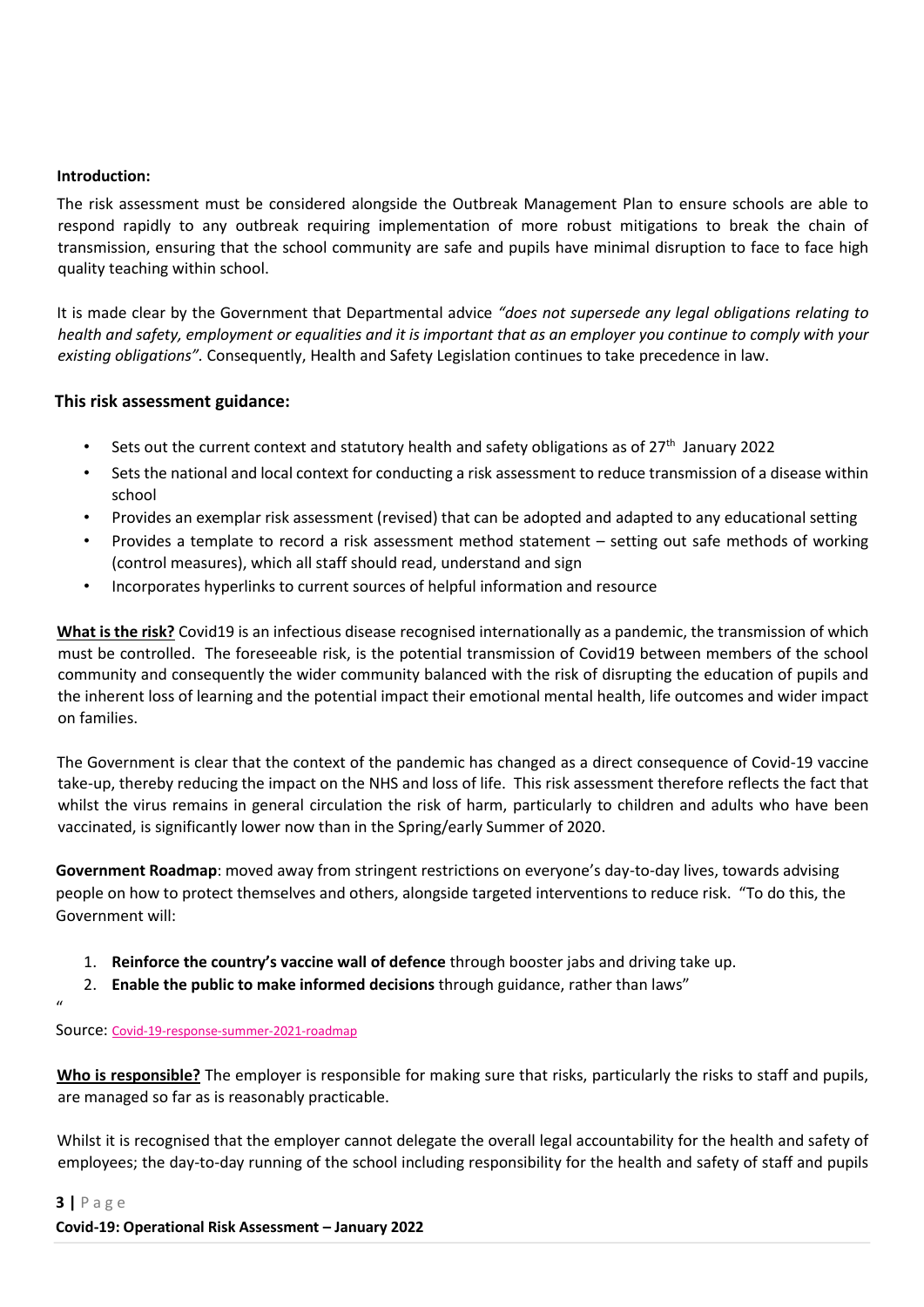is ordinarily delegated to the head teacher and school management team. Reference: <https://www.hse.gov.uk/services/education/sensible-leadership/school-leaders.htm>

#### **Overview of Actions required for safe methods of working:**

- Put in place sensible approaches to minimise the risk of Covid19 transmission to staff, pupils and visitors whilst in school.
- Communicate the risks and required safe methods of working to all building users including parent/carer
- Ensure that staff (employees) have the relevant information and training to manage risks on a day to day basis, including access to competent health and safety advice where needed.
- Check that the control measures have been implemented and remain appropriate and effective.
- Ensure that the control measures are monitored throughout the day and reviewed where necessary.
- Exercise vigilance and ongoing monitoring, underpinned by accurate recording to ensure that an outbreak is identified promptly and the outbreak plan is triggered.

#### **Key message:**

Good health and safety is about keeping things simple, being proportionate and focusing on the real (substantive) risks. Procedures should be clear and concise with assessment of risk being practical. Good leadership is about getting the balance right on managing risk rationally, it is not about trying to eliminate it altogether.

#### **What leaders need to do:**

- Ensure that the school is following the employer's health and safety policy and has effective arrangements for managing the health and safety risks at the school.
- Maintain effective communications with employers, governors, and the school workforce, and give clear information to pupils and visitors, including contractors, regarding any significant risks on site.
- Make sure that the staff have the appropriate training and competencies to deal with risks in their areas of responsibility.
- Consult and work with recognised TU safety representatives/employee representatives and safety committees.
- $\triangle$  Consult and engage employees in the development of the risk assessment and ongoing review
- Make sure that staff understand their responsibilities and know how to access support and advice to help them manage risks responsibly.
- Provide visible leadership to the whole school so that staff feel motivated, supported and empowered to focus on the things that really matter.

See[: https://www.hse.gov.uk/services/education/sensible-leadership/leadership-test.pdf](https://www.hse.gov.uk/services/education/sensible-leadership/leadership-test.pdf)

#### **What we know:**

The World Health organisation (WHO) confirms that data from published epidemiology and virologic studies provides evidence that COVID-19 is primarily transmitted directly from symptomatic people (those infected with Covid19 displaying symptoms) to others who are in close contact with the infected person. Respiratory droplets are passed on directly through coughing and sneezing, or indirectly by contact with contaminated objects and surfaces; where the virus may be transferred from the surface to the hand and then the face - eyes, nose or mouth. It is understood that people can be infectious before their illness starts. Therefore, to minimise the risk of transmission, settings must put into place effective infection protection and control. Vaccination, meticulous hand and respiratory hygiene practice, regular testing and self-isolation when required all serve to reduce risk significantly.

#### **4 |** P a g e

**Covid-19: Operational Risk Assessment – January 2022**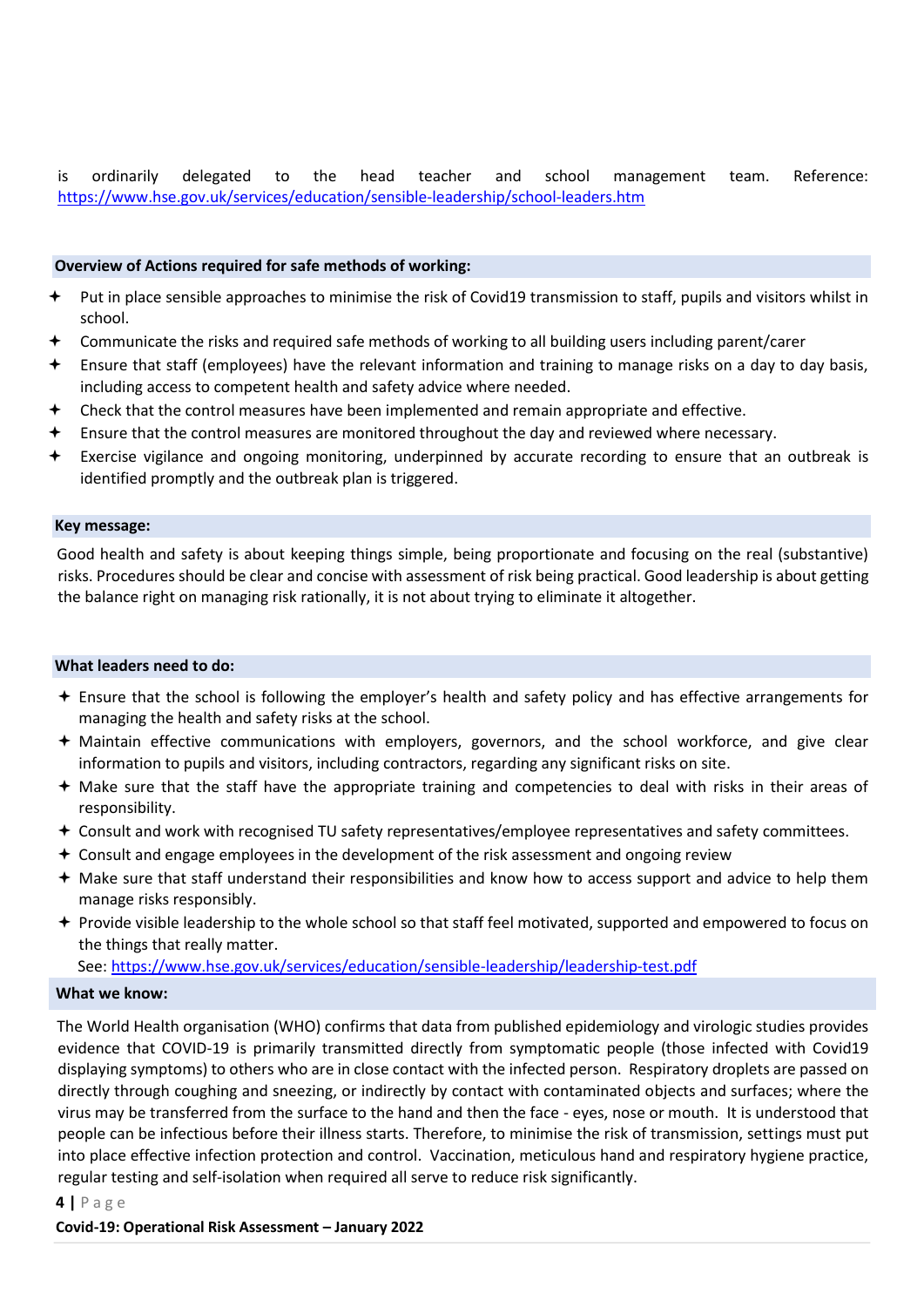The balance of risk is now overwhelmingly in favour of children remaining in school and accessing a broad curriculum offer, including enrichment activities alongside their peers. For the vast majority of children, it is deemed that the benefits of being back in school far outweigh the very low risk from coronavirus (COVID-19). For young people and adults age 16 and over, the strongest mitigation is two doses of an authorised Covid-19 vaccination.

*"As COVID-19 becomes a virus that we learn to live with, there is now an imperative to reduce the disruption to children and young people's education - particularly given that the direct clinical risks to children are extremely low, and every adult has been offered a first vaccine and the opportunity for 2 doses by mid-September"* Source: [Actions-for-schools:](https://www.gov.uk/government/publications/actions-for-schools-during-the-coronavirus-outbreak/schools-covid-19-operational-guidance) [Covid19 -operational-guidance 17th August 21](https://www.gov.uk/government/publications/actions-for-schools-during-the-coronavirus-outbreak/schools-covid-19-operational-guidance)

**The hierarchy of controls**: if properly implemented will substantially reduce the risk of transmission of infection.

# **These include:**

# **Exclusion:-**

- $+$  Minimising contact with individuals who are unwell by ensuring that those who have coronavirus symptoms,  $\underline{do}$ not attend childcare settings, schools or colleges- and those that have been in contact with a positive case selfisolate for 10 days if they are over 18 and not had both vaccinations more than 14 clear days prior to contact with the case.
- Clinically vulnerable employees who are at higher risk of severe illness (for example, people with some pre-existing conditions should be supported in undertaking a Vulnerable Employee Risk Assessment (VERA) and reasonable adjustments made if necessary , which may include additional protections within the school environment **Hygiene:-**
- A stringent cleaning regime should be in place [COVID-19: cleaning in non-healthcare settings](https://www.gov.uk/government/publications/covid-19-decontamination-in-non-healthcare-settings)[.](https://www.gov.uk/government/publications/covid-19-decontamination-in-non-healthcare-settings) At the highest level this could follow the advice set out in: [Covid-19-decontamination-in-non-healthcare-settings](https://www.gov.uk/government/publications/covid-19-decontamination-in-non-healthcare-settings/covid-19-decontamination-in-non-healthcare-settings)
- Frequent cleaning and disinfecting of objects and surfaces that are touched regularly (touch points), should be undertaken using standard cleaning products or antiseptic wipes, both of which kill the virus. This may require settings to enhance cleaning capacity. It should be recognised that cleaners and caretakers provide the frontline in protecting everyone in school, but health and safety is everyone's responsibility so cleaning tasks may be undertaken by any member of staff as appropriate.
- Socialising hygiene routines including regular hand-cleaning regimes washing hands thoroughly for 20 seconds with running water and soap, drying them thoroughly or using alcohol hand rub or sanitiser ensuring that all parts of the hands are covered. Identify specific situations when additional handwashing is required
- Ensuring good respiratory hygiene by promoting the 'catch it, bin it, kill it' approach with follow up handwashing and cleaning/wiping of any contaminated area followed by safe disposal of waste
- Maximising natural ventilation and access to the external learning environment remain strong control methods
- $\bigstar$  Offer optional wearing of masks to both students and staff. Visitors will be required to wear a mask at all times.

# **Social Distancing:-**

 Whilst social distancing is no longer required within school, there may be circumstances where it is sensible to regulate movement at the school gate and school corridors to avoid crowded areas and queuing, where this is practicably possible and will not disrupt learning. This might include managed arrivals and departures; the continuation of designated entry points to the school; encouraging parents and older pupils not to assemble at the school gates but instead consider maintaining current disciplines including wearing a face covering, in crowded situation

# **5 |** P a g e

#### **Covid-19: Operational Risk Assessment – January 2022**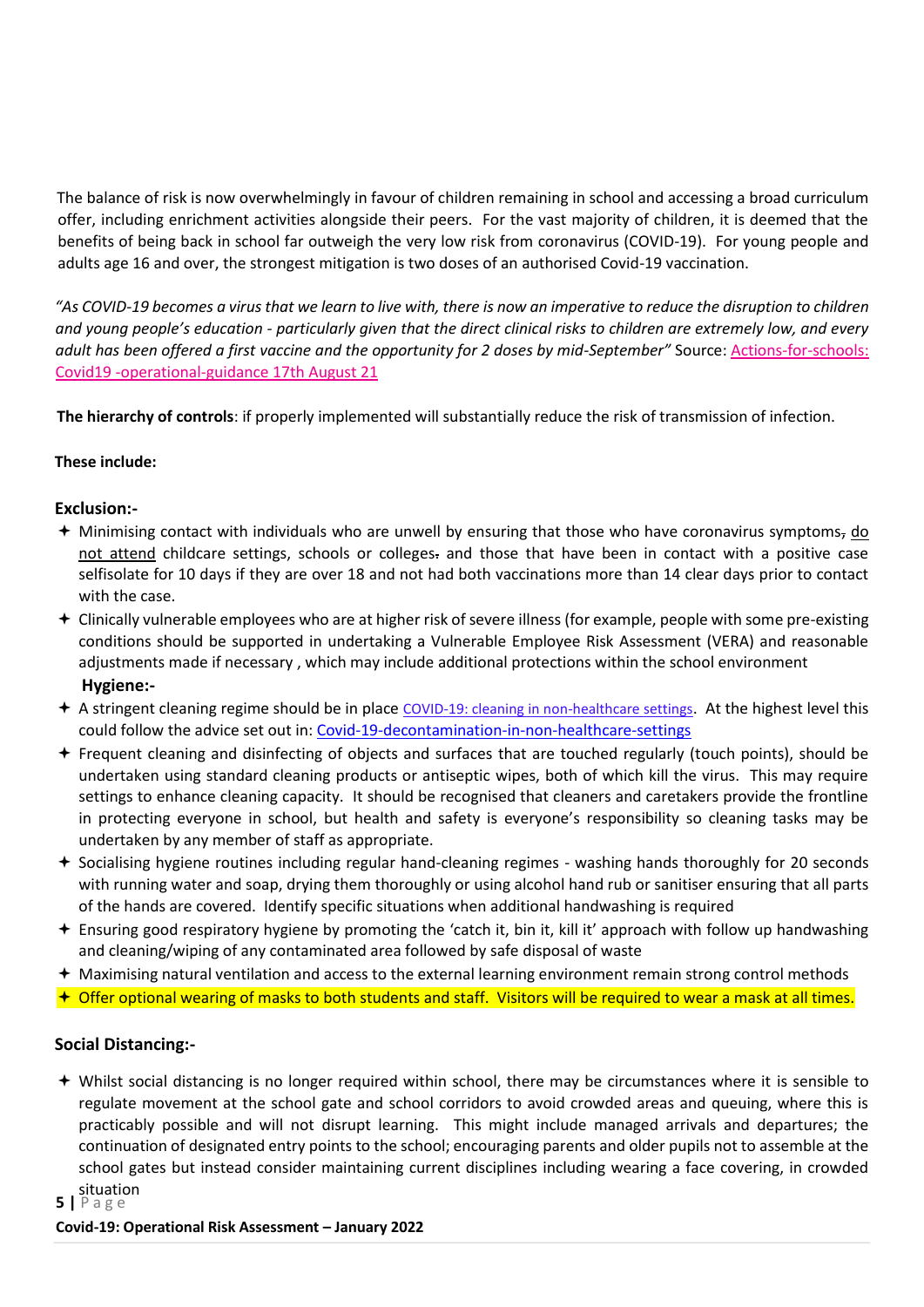$+$  It is advisable to regulate entry so that the premises do not become overcrowded at any point ensuring no readily avoidable 'pinch points' are experienced at ingress or egress

#### **Lateral Flow Testing:-**

Take active steps to identify asymptomatic cases within the school community, though the promotion of regular (twice weekly) lateral flow testing for all staff and pupils Y9 and above.

#### **Summary:**

#### **The primary controls at Step 4 within a school setting are:**

- **O** The promotion of testing and vaccination ((required)
- **O** The continuation of stringent hand and respiratory hygiene (required)
- **O** The continuation of stringent cleaning regimes (required)
- Good ventilation improvement of fresh air flow (required)
- Avoiding unnecessary close contacts with external groups e.g. parent gatherings (considered best practice)
- Promoting distancing and face covering in areas of congestion/crowding for example parents at the school gate (considered best practice)

In addition to infection control, the risk assessment template and supporting resources extends to support additional health and safety considerations related to the consequences of Covid19 specifically:

- $+$  Health and safety audit of the school building checklist for use by class teachers (HSE) to ensure that the overall building is safe to use in terms of trips, falls, lighting, electricity hazards etc.
- Staff audit and recovery plans for absence of leadership, teachers, non-teaching staff, cleaners, first-aiders and DSL in response to infection spread and self-isolation requirements
- Maintaining communications with parents, staff, visitors and the general public
- $\div$  Supporting the mental health and well-being of everyone in school
- Ongoing implementation of the recovery curriculum
- $\bigstar$  Maintaining a contingency plan to secure flexible support for home schooling, if a need arises as a consequence of self-isolation, as instructed by Track and Trace or remote learning as a temporary measure directed by Public health in the event of an outbreak.

#### **Overview of Statutory Requirements - What you must do in law:**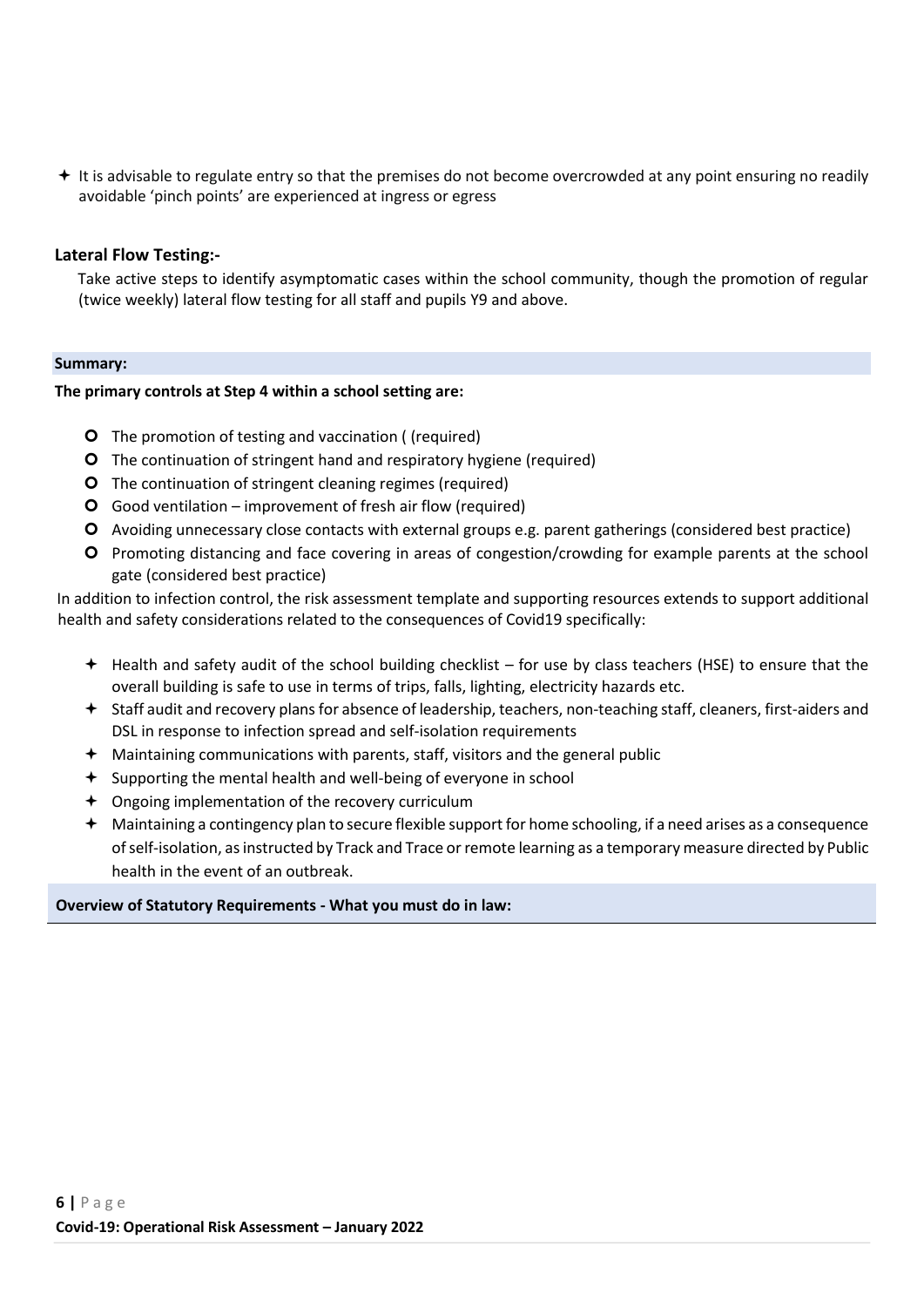#### **Prevention:**

1) Maintain enhanced cleaning, including cleaning frequently touched surfaces often, using standard products such as detergents.

- 2) Keep occupied spaces well ventilated.
- 3) Ensure everyone is advised to clean their hands thoroughly and more often than usual.
- 4) Ensure good respiratory hygiene for everyone by continuing to promote the 'catch it, bin it, kill it' approach.
- 5) Minimise contact with individuals who are required to self-isolate by ensuring they do not attend the school.
- 6) Ensure face coverings and PPE are used in recommended circumstances.

#### **In specific circumstances:**

- 8) Ensure individuals wear the appropriate personal protective equipment (PPE) where necessary.
- 9) Promote and engage in asymptomatic testing, where available.

#### **Response to any infection**

10) Promote and engage with the NHS Test and Trace process if contacted

11) Contain any outbreak by following local health protection team advice as set out in the school outbreak plan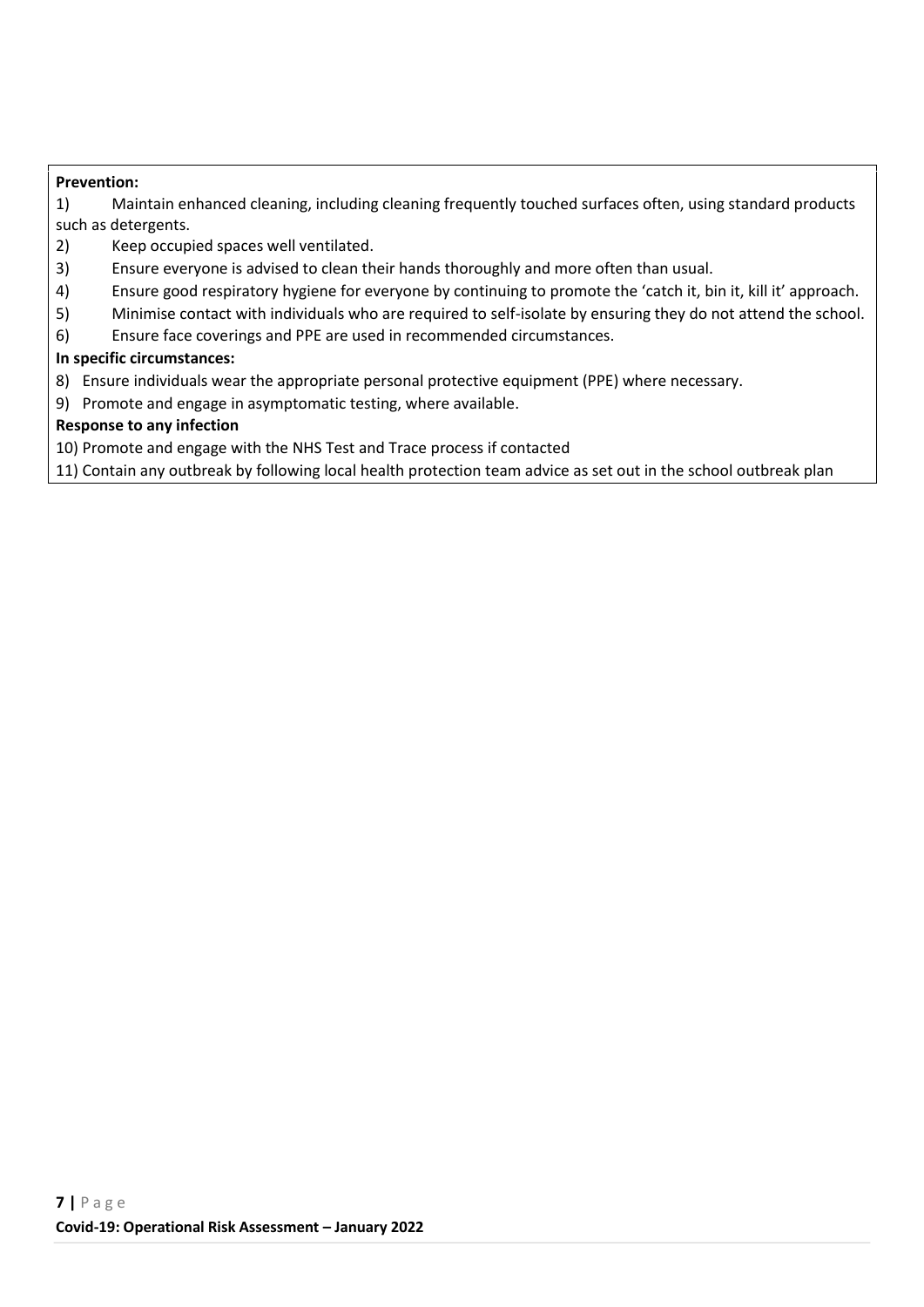# **COVID-19: Operational Risk Assessment**

| Assessment    | Gerald O'Connor | Job title: | Principa | Covered by this | Staff, pupils, contractors, visitors, |
|---------------|-----------------|------------|----------|-----------------|---------------------------------------|
| conducted by: |                 |            |          | assessment:     | volunteers                            |

| Date of assessment: | September 2021 | Review interval: | Under continuous review -, an infection<br>outbreak will trigger additional<br>mitigations | Date of next review: | 1 <sup>st</sup> October 2021 and continuous<br>review thereafter* |
|---------------------|----------------|------------------|--------------------------------------------------------------------------------------------|----------------------|-------------------------------------------------------------------|
|---------------------|----------------|------------------|--------------------------------------------------------------------------------------------|----------------------|-------------------------------------------------------------------|

**\* Government guidance confirms a review of necessary controls for schools will take place on 30th September 2021** 

# **We use this Risk matrix for the following risk assessment grids**

| Risk rating                   | Likelihood of occurrence |                   |              |  |  |
|-------------------------------|--------------------------|-------------------|--------------|--|--|
| High (H), Medium (M), Low (L) | High (very likely)       | Medium (possible) | Low (remote) |  |  |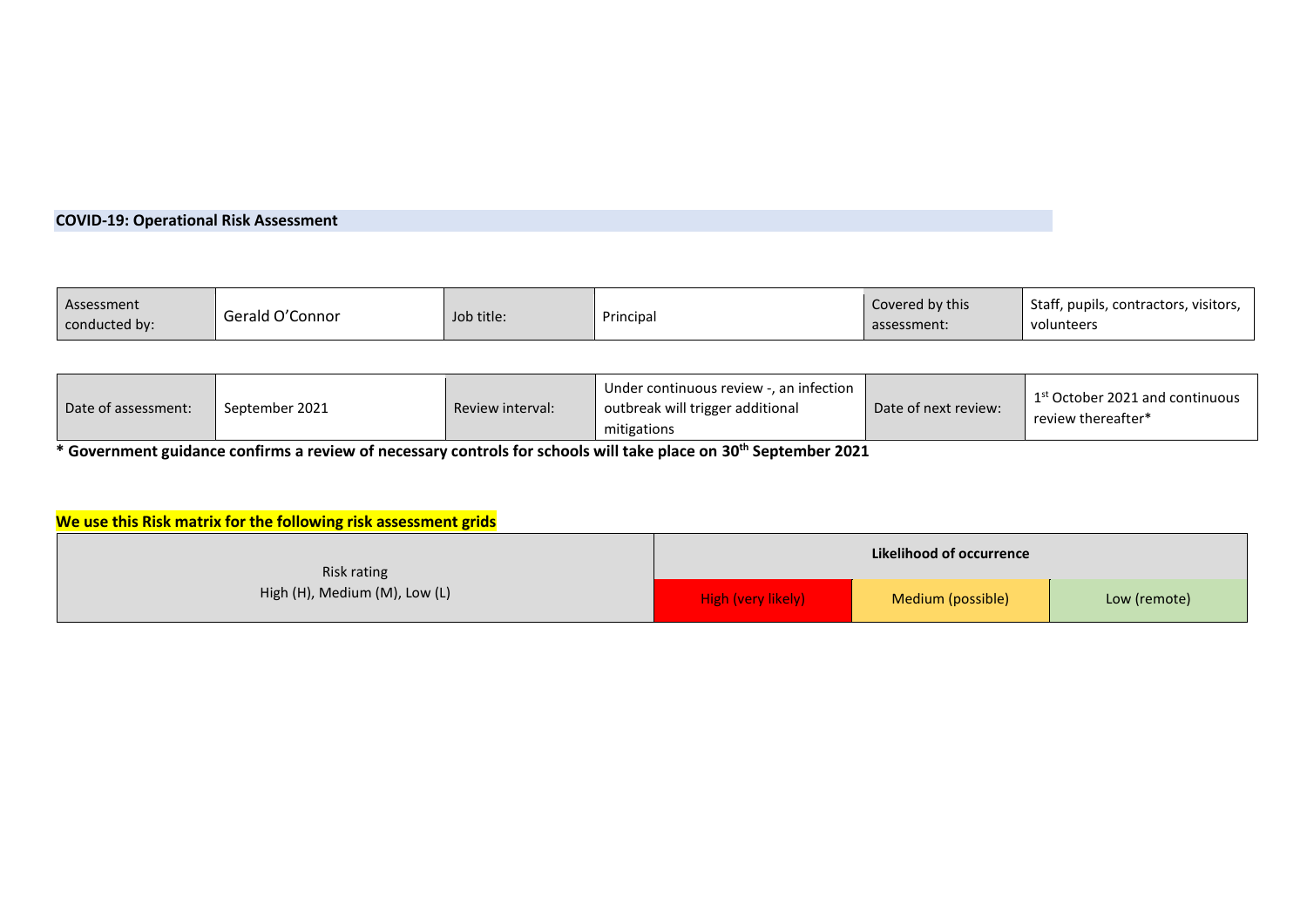| <b>Activity</b>                                                                                                                           | <b>Risk</b><br>rating<br>prior to<br>action<br>(H,M,L) | <b>Control measures</b>                                                                                                                                                                                                                                                                                                                                                                                                                                                                                                                                                                                                                                                                                                                                                                                                                                                      | In<br>place?<br>(Yes/No) | <b>Additional Controls</b>                                                                                                                        | <b>Residual Risk</b><br>Rating<br>(H/M/L) |
|-------------------------------------------------------------------------------------------------------------------------------------------|--------------------------------------------------------|------------------------------------------------------------------------------------------------------------------------------------------------------------------------------------------------------------------------------------------------------------------------------------------------------------------------------------------------------------------------------------------------------------------------------------------------------------------------------------------------------------------------------------------------------------------------------------------------------------------------------------------------------------------------------------------------------------------------------------------------------------------------------------------------------------------------------------------------------------------------------|--------------------------|---------------------------------------------------------------------------------------------------------------------------------------------------|-------------------------------------------|
|                                                                                                                                           |                                                        | 1. Sustaining necessary controls to ensure the general safety of the building                                                                                                                                                                                                                                                                                                                                                                                                                                                                                                                                                                                                                                                                                                                                                                                                |                          |                                                                                                                                                   |                                           |
|                                                                                                                                           |                                                        | 1.1 Establishing if the building remains safe following summer closure:                                                                                                                                                                                                                                                                                                                                                                                                                                                                                                                                                                                                                                                                                                                                                                                                      |                          |                                                                                                                                                   |                                           |
| Health and safety risk assessments<br>have not been reviewed. The<br>health and safety audit is overdue.                                  | L                                                      | Health and safety audit conducted by nominated staff and Governor<br>Health & Safety committee meeting regularly to review guidance and risk management<br>Classroom audits undertaken using the HSE Health and safety risk checklist for classrooms<br>Risk assessments are updated or undertaken before the school reopens, mitigation strategies are put into<br>place and communicated to staff with appropriate training covering:<br>o Different areas of the school o<br>Procedures for when<br>pupils and staff enter and leave school o<br>Management of<br>segregating students during Break & Lunch times<br>Students & Staff to move round the site following the one way system.<br>HLTA and Behaviour staff to monitor flow and behaviour at entrances and exits.<br>Increase use of anti-bacterial and disinfecting cleaning products in specialist subjects. | Y                        |                                                                                                                                                   |                                           |
| Statutory compliance has not been<br>completed                                                                                            | M                                                      | All statutory compliance is up to date.<br>$\bullet$<br>Where water systems have not been maintained chlorination, flushing and certification by a specialist<br>contractor has been arranged.                                                                                                                                                                                                                                                                                                                                                                                                                                                                                                                                                                                                                                                                               | Y                        |                                                                                                                                                   |                                           |
| 1.2 First Aid/Designated Safeguarding Leads                                                                                               |                                                        |                                                                                                                                                                                                                                                                                                                                                                                                                                                                                                                                                                                                                                                                                                                                                                                                                                                                              |                          |                                                                                                                                                   |                                           |
| The lack of availability of<br>designated First Aiders and<br><b>Designated Safeguarding Leads</b><br>may place children's safety at risk | L                                                      | Increase of number of staff trained in First Aid, documentation regularly updated and communicated<br>across all faculties<br>Regular staff briefings take place twice weekly to include operations updates, reiterating the expectations<br>and procedures in line with seeking first aid and the communication required for this<br>If the DSL is not on site because of operational challenges, the following cover arrangements are in place:<br>a trained DSL (or deputy) from the school will be available via phone or online video, e.g. working from<br>home<br>access to a trained DSL from a partner school, will be available via phone or online video<br>Where a trained DSL (or deputy) is not on site, a senior leader should take responsibility for coordinating<br>safeguarding on site.                                                                  | Y                        | Continued regular written<br>updates to be distributed to<br>all staff re procedural<br>safeguards in line with COVID-<br>19 updates and changes. |                                           |

**Covid-19: Operational Risk Assessment – 4 th March 2022**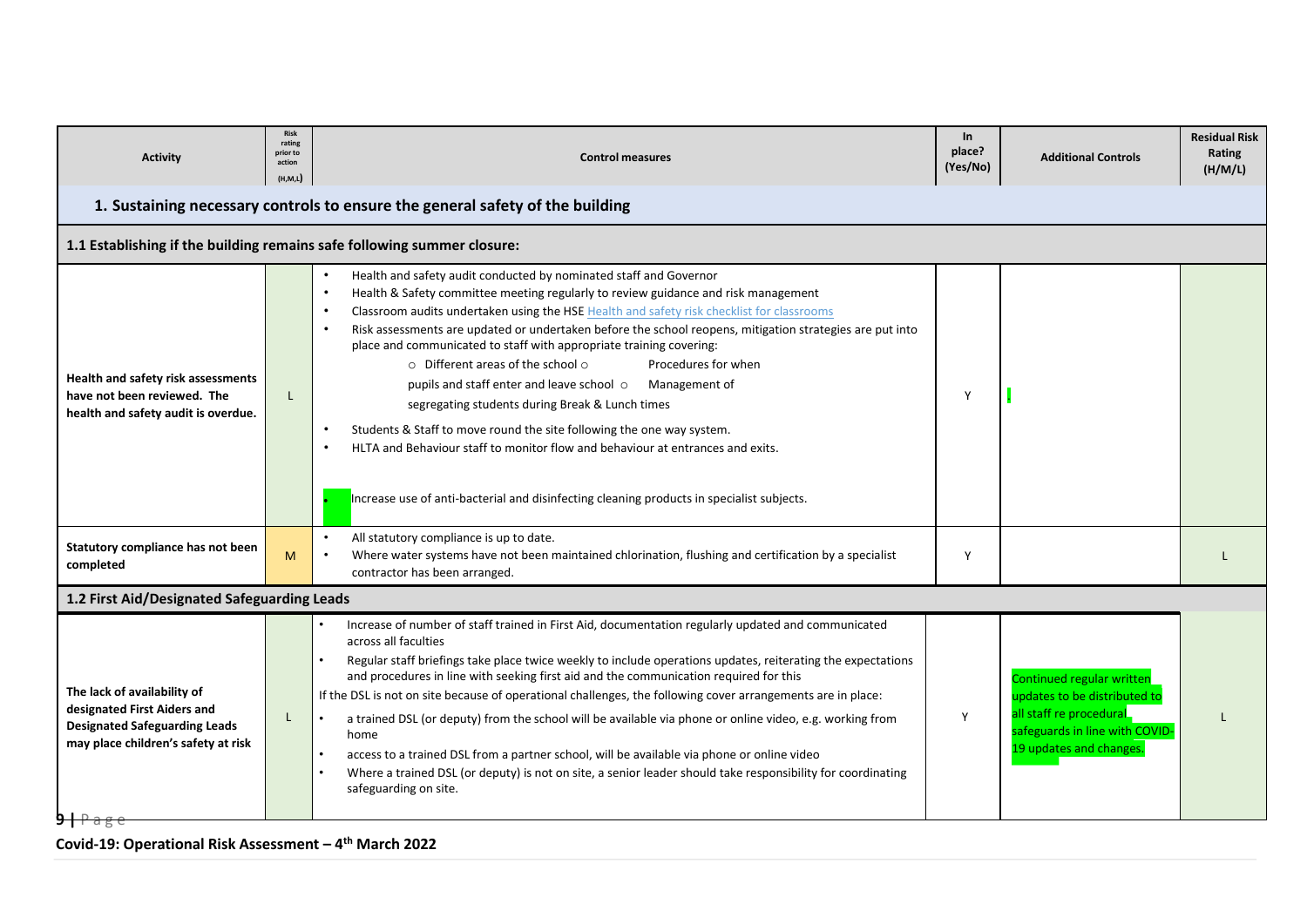| <b>Activity</b>                                                                                              | <b>Risk rating</b><br>prior to<br>action<br>(H, M, L) | <b>Control measures</b>                                                                                                                                                                                                                                                                                                                                                                                                                                                                                                                                                                                                                                                                                                                                                                                                                                                                                                                                                                                                                                                                                                                                                                                                                                                                                                                                                                                                                                                                                                                                                                                                                                                                                                                                                                                                                                                                  | In place?<br>(Yes/No) | <b>Additional Controls</b>                                                                                                                                                                                                                                                                                                         | <b>Residual</b><br><b>Risk</b><br>Rating<br>(H/M/L) |  |  |  |
|--------------------------------------------------------------------------------------------------------------|-------------------------------------------------------|------------------------------------------------------------------------------------------------------------------------------------------------------------------------------------------------------------------------------------------------------------------------------------------------------------------------------------------------------------------------------------------------------------------------------------------------------------------------------------------------------------------------------------------------------------------------------------------------------------------------------------------------------------------------------------------------------------------------------------------------------------------------------------------------------------------------------------------------------------------------------------------------------------------------------------------------------------------------------------------------------------------------------------------------------------------------------------------------------------------------------------------------------------------------------------------------------------------------------------------------------------------------------------------------------------------------------------------------------------------------------------------------------------------------------------------------------------------------------------------------------------------------------------------------------------------------------------------------------------------------------------------------------------------------------------------------------------------------------------------------------------------------------------------------------------------------------------------------------------------------------------------|-----------------------|------------------------------------------------------------------------------------------------------------------------------------------------------------------------------------------------------------------------------------------------------------------------------------------------------------------------------------|-----------------------------------------------------|--|--|--|
| 2. Maximising Good ventilation in all occupied spaces                                                        |                                                       |                                                                                                                                                                                                                                                                                                                                                                                                                                                                                                                                                                                                                                                                                                                                                                                                                                                                                                                                                                                                                                                                                                                                                                                                                                                                                                                                                                                                                                                                                                                                                                                                                                                                                                                                                                                                                                                                                          |                       |                                                                                                                                                                                                                                                                                                                                    |                                                     |  |  |  |
| 2.1 Securing good ventilation                                                                                |                                                       |                                                                                                                                                                                                                                                                                                                                                                                                                                                                                                                                                                                                                                                                                                                                                                                                                                                                                                                                                                                                                                                                                                                                                                                                                                                                                                                                                                                                                                                                                                                                                                                                                                                                                                                                                                                                                                                                                          |                       |                                                                                                                                                                                                                                                                                                                                    |                                                     |  |  |  |
| Securing good ventilation of<br>occupied spaces results in<br>areas being too cold to work<br>in comfortably |                                                       | To balance the need for increased ventilation whilst maintaining a comfortable temperature, the following<br>measures should be used as appropriate (as advised by the Health and Safety Executive (HSE) see<br>guidance on air conditioning and ventilation during the coronavirus outbreak and CIBSE coronavirus<br>(COVID-19) advice):<br>opening high level windows in preference to low level to reduce draughts. Windows should be<br>opened just enough to provide constant background ventilation and opened more fully during<br>breaks (for examples, between classes, during break and lunch, when a room is unused) to purge the<br>air in the space).<br>Opening internal doors can also assist with creating a throughput of air<br>Opening external doors may be considered (as long as they are not fire doors and only where safe to<br>do so)<br>Where possible furniture will be arranged to avoid direct drafts<br>Mechanical ventilation systems should be adjusted to increase the ventilation rate wherever<br>possible, and checked to confirm that normal operation meets current guidance (if possible, systems<br>should be adjusted to full fresh air or, if not, then systems should be operated as normal as long as<br>they are within a single room and supplemented by an outdoor air supply)<br>Heating used as necessary to ensure comfort levels are maintained, particularly in occupied spaces<br>Carbon Monoxide detectors can be used as a monitor for measuring the quality of air in a room<br>Any poorly ventilated spaces will be identified, and effective steps taken to improve fresh air flow in<br>these areas, this is particularly important for events bringing together groups of visitors for an event,<br>e.g. school play. If this cannot be achieved the area will not be considered as fit for purpose and will<br>not be used | Y                     | Staff reminded of best practice during<br>weekly briefings regarding ventilation<br>in communal and classroom spaces.<br>Site team to continue regular daily<br>checks and inspections of general<br>ventilation around site and fire exits<br>CO2 Monitors to be distributed to al<br>classrooms and staff taught on their<br>use |                                                     |  |  |  |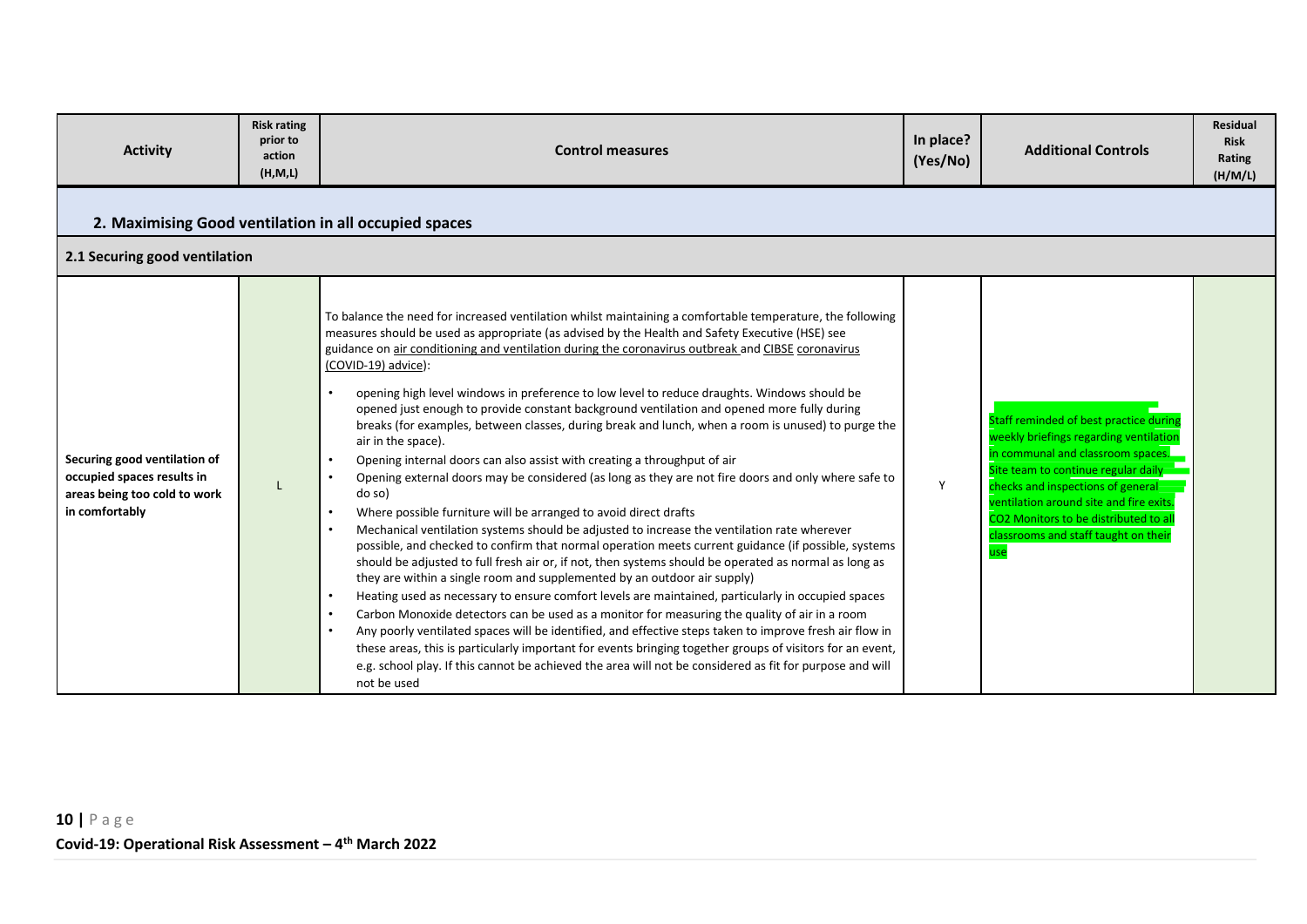| <b>Activity</b>                                                                                                                                                                         | <b>Risk rating</b><br>prior to<br>action<br>(H, M, L) | <b>Control measures</b>                                                                                                                                                                                                                                                                                                                                                                                                                                                                                                                                                                                                                                                                                                                                                                                                                                                                                                                                                                                                                                                                                                                                                                                                                                                                                                                                                                | In place?<br>(Yes/No) | <b>Additional Controls</b>                                                                                                                                                                                                                                                                                                                                 | <b>Residual Risk</b><br>Rating<br>(H/M/L) |
|-----------------------------------------------------------------------------------------------------------------------------------------------------------------------------------------|-------------------------------------------------------|----------------------------------------------------------------------------------------------------------------------------------------------------------------------------------------------------------------------------------------------------------------------------------------------------------------------------------------------------------------------------------------------------------------------------------------------------------------------------------------------------------------------------------------------------------------------------------------------------------------------------------------------------------------------------------------------------------------------------------------------------------------------------------------------------------------------------------------------------------------------------------------------------------------------------------------------------------------------------------------------------------------------------------------------------------------------------------------------------------------------------------------------------------------------------------------------------------------------------------------------------------------------------------------------------------------------------------------------------------------------------------------|-----------------------|------------------------------------------------------------------------------------------------------------------------------------------------------------------------------------------------------------------------------------------------------------------------------------------------------------------------------------------------------------|-------------------------------------------|
| 2.2 Availability of Staff and Class Sizes                                                                                                                                               |                                                       |                                                                                                                                                                                                                                                                                                                                                                                                                                                                                                                                                                                                                                                                                                                                                                                                                                                                                                                                                                                                                                                                                                                                                                                                                                                                                                                                                                                        |                       |                                                                                                                                                                                                                                                                                                                                                            |                                           |
| The number of staff who are<br>available is insufficient to<br>safely teach classes in<br>school, operate effective<br>home learning schemes and<br>safeguard children not in<br>school |                                                       | The health status and availability of every member of staff is known and is regularly<br>updated so that deployment can be planned.<br>Staff members who are clinically extremely vulnerable and those who are pregnant<br>will resume normal work, but will be supported if they choose to take extra<br>precautions to protect themselves by following the practical steps set out in the CEV<br>guidance to minimise their risk of exposure to the virus. This will be agreed in a Risk<br>Assessment<br>Staff are aware of the current symptom checker for Covid-19, including high<br>temperature, persistent cough and loss of taste and smell and understand that they<br>are not permitted to attend school if they are symptomatic<br>All staff are aware of the testing procedure and know that they are required to<br>report their illness. And follow required testing procedures<br>Full use is made of those staff who are self-isolating or shielding but who are well<br>enough to contribute to school activities or tasks e.g. to teach lessons online.<br>Flexible and responsive use of teaching assistants and pastoral staff is in place to<br>supervise classes under the direction of a teacher if required<br>An appropriate hierarchy of deputisation is in place should a senior leader be<br>unavailable. This might include external leadership capacity | Y                     | Regular risk assessment checks in place for<br>staff who are classified as clinically extremely<br>vulnerable or who are new/expectant<br>mothers.                                                                                                                                                                                                         |                                           |
| Staff and pupils do not<br>conform to Government<br>guidance on testing for<br>schools, which stimulates<br>the risk of infection<br>transmission leading to an<br>outbreak             | M                                                     | • Arrangements are in place to enable all pupils to receive on-site lateral flow device<br>tests on their return in the January<br>• Pupils will be encouraged and supported to continue to test twice weekly at home<br>• Staff will be encouraged to undertake twice weekly home tests whenever they are on<br>site<br>• A small asymptomatic testing site (ATS) will be retained to enable testing to pupils<br>who are unable to test themselves at home.<br>• LFTs will be issued to staff and pupils to enable twice weekly testing when required<br>• All pupils travelling to England must adhere to travel legislation                                                                                                                                                                                                                                                                                                                                                                                                                                                                                                                                                                                                                                                                                                                                                        | Y                     | Considerable and regular communication<br>sent to all parents ahead of school return,<br>setting expectations re testing, as well as a<br>reiteration of the test and trace process.<br>All staff to receive written update<br>regarding protocols and guidance in line<br>with testing and the test and trace<br>process, including isolation guidelines. |                                           |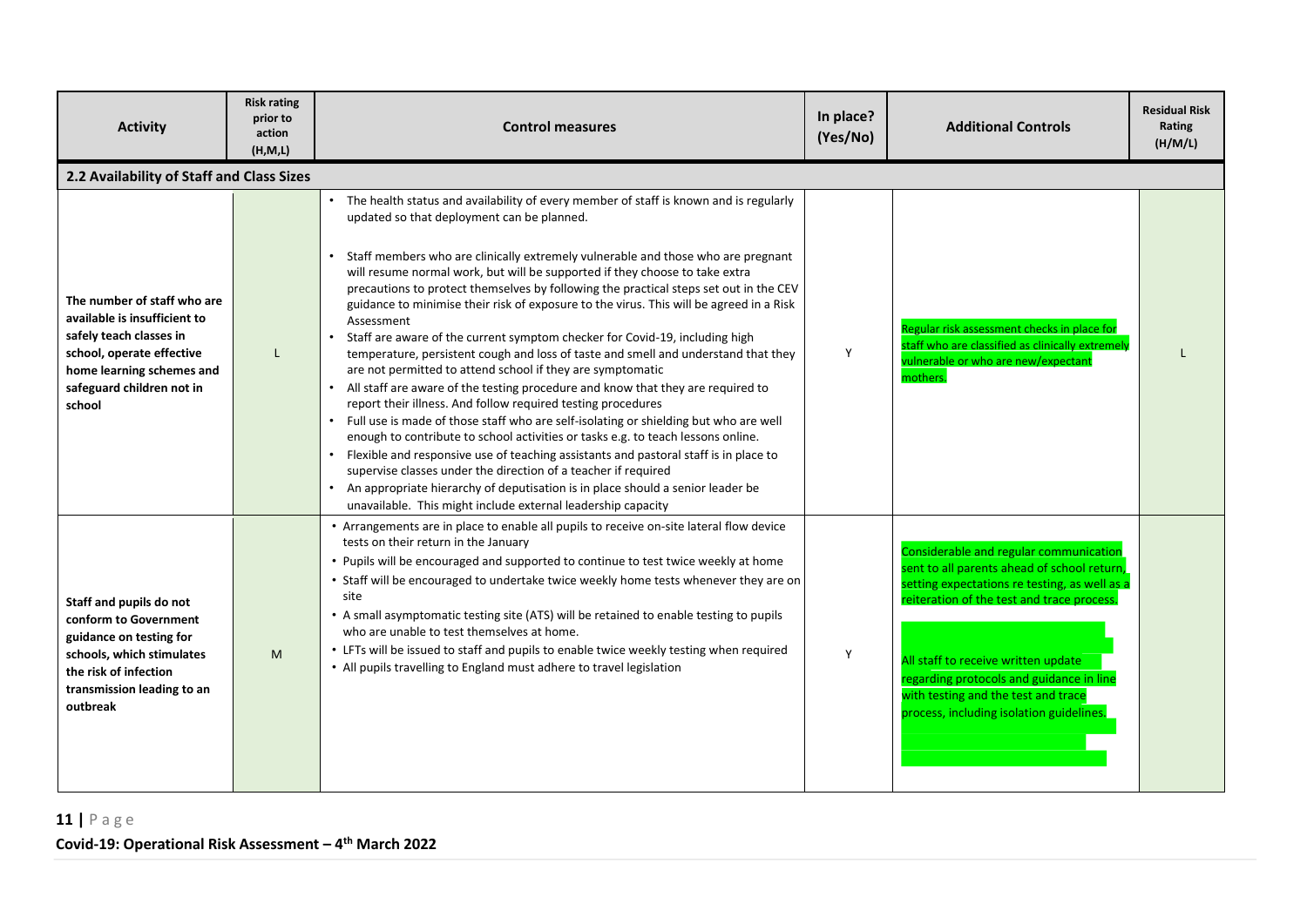| <b>Activity</b>                                                                                                                 | <b>Risk rating</b><br>prior to<br>action<br>(H, M, L) | <b>Control measures</b>                                                                                                                                                                                                                                                                                                                                                                                                                                                                                                                                                                                                                                                                                                                                                                                                                                                                                                                                                                                                                                                                                                                                                                                                                                                                                                                                                                                                                                                                                                                                                                                                                                                                                                                                                                                                                                             | In place?<br>(Yes/No) | <b>Additional Controls</b>                                                                                                                                             | <b>Residual Risk</b><br>Rating<br>(H/M/L) |
|---------------------------------------------------------------------------------------------------------------------------------|-------------------------------------------------------|---------------------------------------------------------------------------------------------------------------------------------------------------------------------------------------------------------------------------------------------------------------------------------------------------------------------------------------------------------------------------------------------------------------------------------------------------------------------------------------------------------------------------------------------------------------------------------------------------------------------------------------------------------------------------------------------------------------------------------------------------------------------------------------------------------------------------------------------------------------------------------------------------------------------------------------------------------------------------------------------------------------------------------------------------------------------------------------------------------------------------------------------------------------------------------------------------------------------------------------------------------------------------------------------------------------------------------------------------------------------------------------------------------------------------------------------------------------------------------------------------------------------------------------------------------------------------------------------------------------------------------------------------------------------------------------------------------------------------------------------------------------------------------------------------------------------------------------------------------------------|-----------------------|------------------------------------------------------------------------------------------------------------------------------------------------------------------------|-------------------------------------------|
| 2.3 Testing and Managing Systems                                                                                                |                                                       |                                                                                                                                                                                                                                                                                                                                                                                                                                                                                                                                                                                                                                                                                                                                                                                                                                                                                                                                                                                                                                                                                                                                                                                                                                                                                                                                                                                                                                                                                                                                                                                                                                                                                                                                                                                                                                                                     |                       |                                                                                                                                                                        |                                           |
| <b>Infection transmission</b><br>within school due to<br>staff/pupils (or members of<br>their household) displaying<br>symptoms | M                                                     | Ensure that pupils, staff and other adults do not come into school if they have coronavirus<br>(COVID-19) symptoms or have tested positive in the last 7 days and ensure anyone<br>developing these symptoms during the school day is safely sent home and instructed to<br>arrange a Covid-19 PCR test.<br>• Children and staff who are unwell will be advised that they should not attend<br>school/setting. Any child or staff member with one or more of the COVID-19 symptoms<br>(new continuous cough, high temperature, loss/change in taste/smell), irrespective of<br>how mild, will be asked to isolate with their household and book a PCR test:<br>https://www.gov.uk/get-coronavirus-test<br>■ If a parent of a pupil with Covid symptoms insists their child attends school, the school<br>will exercise its reasonable judgement to refuse the pupil entrance on the grounds that it<br>is necessary to protect other pupils and staff from possible infection<br>• Consideration will be given to the range of less common symptoms of COVID-19: which<br>are: headache, sore throat, fatigue, muscle aches, blocked/runny nose, diarrhoea and<br>vomiting, in determining if there is an outbreak of infection at the point outbreak plan<br>triggers are met.<br>■ Contain any outbreak by following local public health protection advice contact: Public<br>Health England health protection team<br>• Pupils, parents and staff are aware of what steps to take if they, or any member of their<br>household, display symptoms. This includes an understanding of the definitions and<br>mitigating actions to take in relation to the terms clinically vulnerable and clinically<br>extremely vulnerable should these apply.<br>■ Robust collection and monitoring of absence data, including tracking return to school<br>dates, is in place | Y                     | Operations update during staff briefing to<br>re-educate expectations surrounding<br>close contacts, positive results and the<br>steps to follow in line with Covid-19 |                                           |
|                                                                                                                                 |                                                       | • Procedures are in place to deal with any pupil or staff displaying symptoms at school.<br>This includes safe isolation procedures, departure and cleaning.<br>A record of any COVID-19 cases are recorded in school to assist outbreak management.<br>Cases are reported to the LA                                                                                                                                                                                                                                                                                                                                                                                                                                                                                                                                                                                                                                                                                                                                                                                                                                                                                                                                                                                                                                                                                                                                                                                                                                                                                                                                                                                                                                                                                                                                                                                |                       |                                                                                                                                                                        |                                           |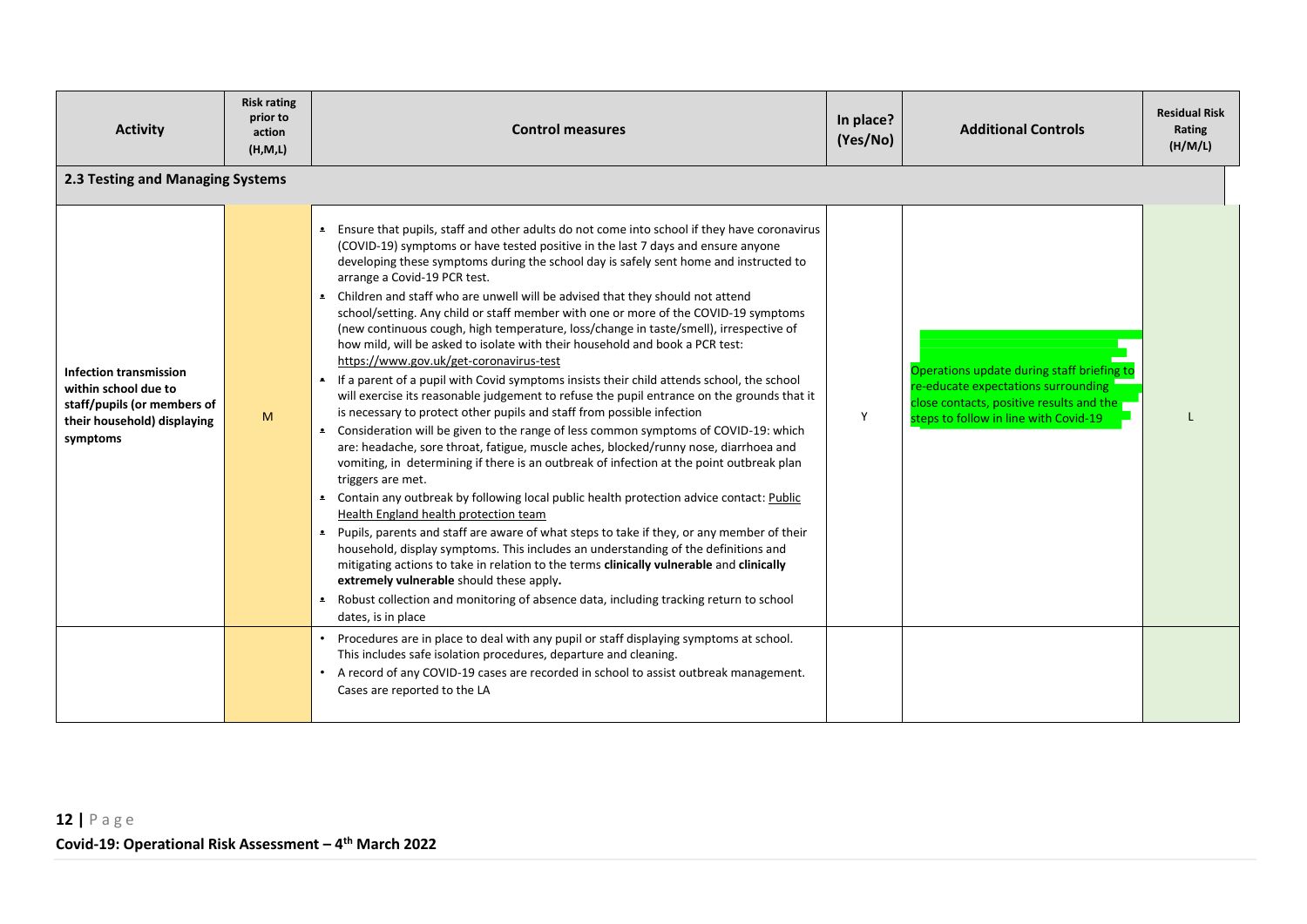| Staff, pupils and parents<br>are not aware of the<br>school's procedures<br>(including on self-isolation<br>and testing) should anyone<br>display symptoms of<br>COVID-19 | Staff, pupils and parents have received clear communications informing them of current<br>government guidance on the actions to take should anyone display symptoms of<br>COVID19 and how this will be implemented in the school.<br>This guidance has been explained to staff and pupils as part of the induction process<br>and systems are in place to validate understanding<br>Any updates or changes to this guidance are communicated in a timely and effective<br>way to all staff and partners<br>Digital platforms regularly updated to maintain consistent message of expectations and<br>explanations of school procedures. | Operations update during staff briefing to<br>re-educate expectations surrounding<br>close contacts, positive results and the<br>steps to follow in line with Covid-19 |  |
|---------------------------------------------------------------------------------------------------------------------------------------------------------------------------|-----------------------------------------------------------------------------------------------------------------------------------------------------------------------------------------------------------------------------------------------------------------------------------------------------------------------------------------------------------------------------------------------------------------------------------------------------------------------------------------------------------------------------------------------------------------------------------------------------------------------------------------|------------------------------------------------------------------------------------------------------------------------------------------------------------------------|--|
| Staff, pupils and parents<br>are not aware of the<br>school's procedures should<br>there be a confirmed case<br>of COVID-19 in the school                                 | Staff, pupils and parents have received clear communications informing them of current<br>government guidance on confirmed cases of COVID-19 and how this will be<br>implemented in the school.<br>This guidance has been explained to staff and pupils as part of the induction process.                                                                                                                                                                                                                                                                                                                                               |                                                                                                                                                                        |  |
| Staff, pupils and parents<br>are not aware or are not<br>compliant with<br>selfisolation requirements                                                                     | Consistent and repetitive reinforcement of the need for pupils and staff to stay home of<br>they are unwell, reminding them that early onset symptoms can be complex<br>Consistent and repetitive reinforcement supported by high vigilance of the requirement<br>to self-isolate at home for 10 clear days if test positive.<br>Reinforce the new requirement to self-isolate for travel reasons should that occur                                                                                                                                                                                                                     |                                                                                                                                                                        |  |

| <b>Activity</b>                                                                                                                 | Risk rating prior<br>to action<br>(H, M, L) |  | In place?<br>(Yes/No) | <b>Additional Controls</b> | <b>Residual Risk</b><br>Rating<br>(H/M/L) |  |  |
|---------------------------------------------------------------------------------------------------------------------------------|---------------------------------------------|--|-----------------------|----------------------------|-------------------------------------------|--|--|
| 3. Preventative measures $t \rightarrow$ red uce risk of transmission through breaches of social distanci<br>ng or good hygiene |                                             |  |                       |                            |                                           |  |  |
| 3.1 Staff Induction and CPD                                                                                                     |                                             |  |                       |                            |                                           |  |  |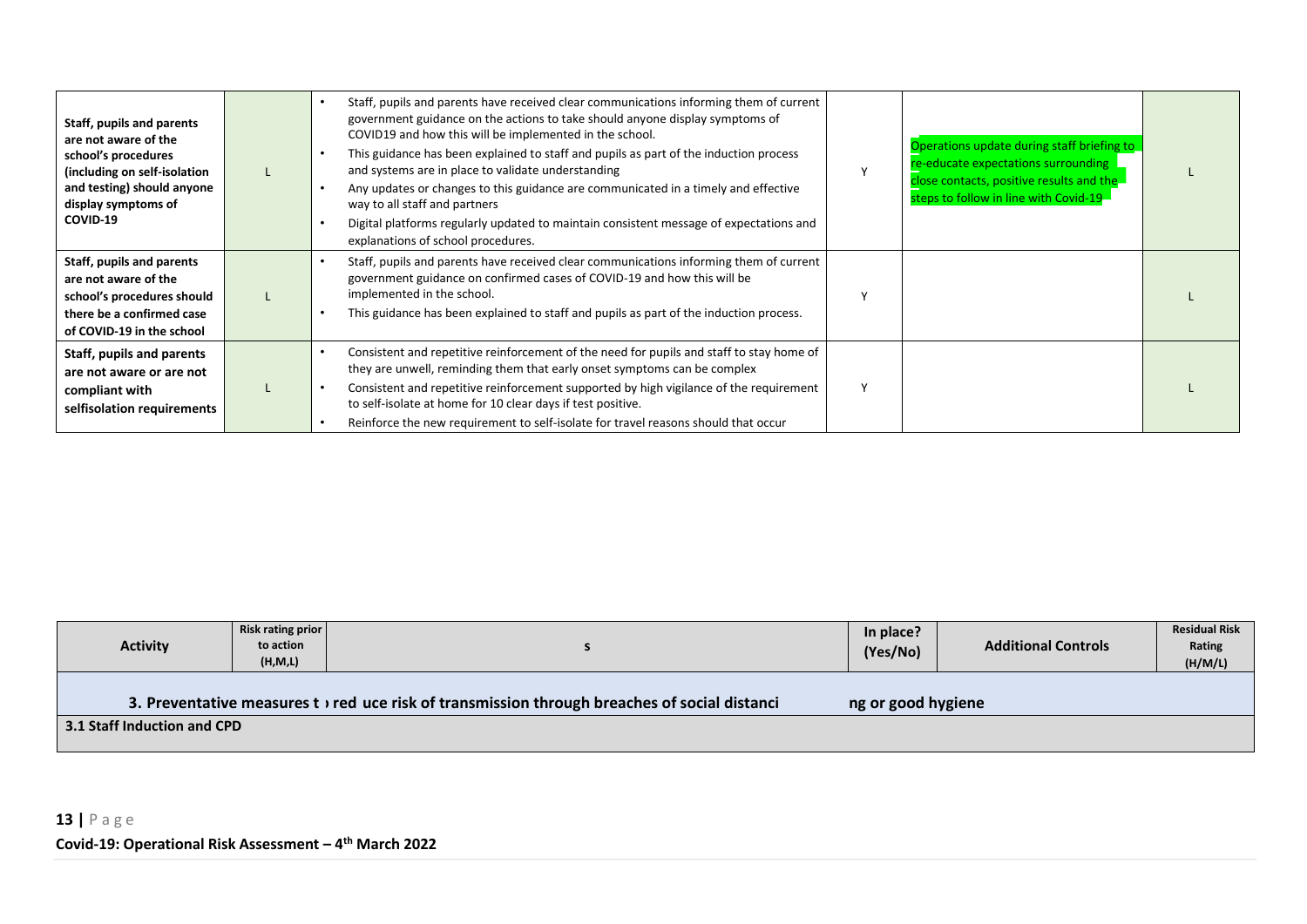| Staff are not trained in new<br>procedures, leading to risks<br>to health                                                                      | A programme is delivered to all staff prior to reopening, which includes:<br>infection control<br>Fire safety and evacuation procedures<br>Constructive behaviour management<br>Safeguarding<br><b>Staff briefings</b>                                                                                                                                                                                                                                                                                                                                                                                                                                                                   | Y |                                                                                                                                                               |  |
|------------------------------------------------------------------------------------------------------------------------------------------------|------------------------------------------------------------------------------------------------------------------------------------------------------------------------------------------------------------------------------------------------------------------------------------------------------------------------------------------------------------------------------------------------------------------------------------------------------------------------------------------------------------------------------------------------------------------------------------------------------------------------------------------------------------------------------------------|---|---------------------------------------------------------------------------------------------------------------------------------------------------------------|--|
| <b>3.2 Communication Strategy</b>                                                                                                              |                                                                                                                                                                                                                                                                                                                                                                                                                                                                                                                                                                                                                                                                                          |   |                                                                                                                                                               |  |
| A failure to comply and/or<br>sustain Covid compliance<br>at all levels of school life,<br>leads to school<br>transmission outbreaks           | Strong distributed leadership across the school will model and challenge breaches in<br>compliance through education, training and behavioural expectations<br>Repetitive training and messaging will culturally embed safe practice and high<br>expectations, reinforcing both the health consequences of transmission and the impact<br>on learning<br>Staff will feel confident in reporting issues/incidents that they believe to be unsafe and<br>concerns will be listened to, investigated and where appropriate learning implemented<br>Following a Covid-19 positive incident in school, staff will reflect on lessons learned as<br>part of a drive for continuous improvement | Y | Regular reviews<br>Regular reminders shared across<br>digital platforms in line with<br>expectations for testing and<br>processes of keeping safe around site |  |
| Key stakeholders are not<br>fully informed about changes<br>to policies and<br>procedures due to COVID-<br>19, resulting in risks to<br>health | Communications strategies for the following groups are in place:<br>Staff (including the Shared Services Team)<br>Pupils<br>$\bullet$<br>Parents<br>Governors/Trustees<br>Local authority<br>Professional associations including Trade Unions<br>Other partners including peripatetic staff and health professionals                                                                                                                                                                                                                                                                                                                                                                     | Y |                                                                                                                                                               |  |
| There is a lack of clarity and<br>understanding in<br>maintaining good hygiene                                                                 | Clear signage is in place at all school entrances, reception, toilets, washing, teaching,<br>social and communal areas promoting social distancing, good handwashing and 'catch it<br>bin it' rules.<br>Clear floor markings to identify social distancing where appropriate and one-way systems<br>in corridors and thoroughfares to ensure safe distancing when travelling in and around<br>the building or the external environment, including arrival and leaving procedures.                                                                                                                                                                                                        | Y |                                                                                                                                                               |  |
|                                                                                                                                                | All systems and procedures are visibly modelled by leaders and routinely monitored and<br>reviewed throughout the day.                                                                                                                                                                                                                                                                                                                                                                                                                                                                                                                                                                   |   |                                                                                                                                                               |  |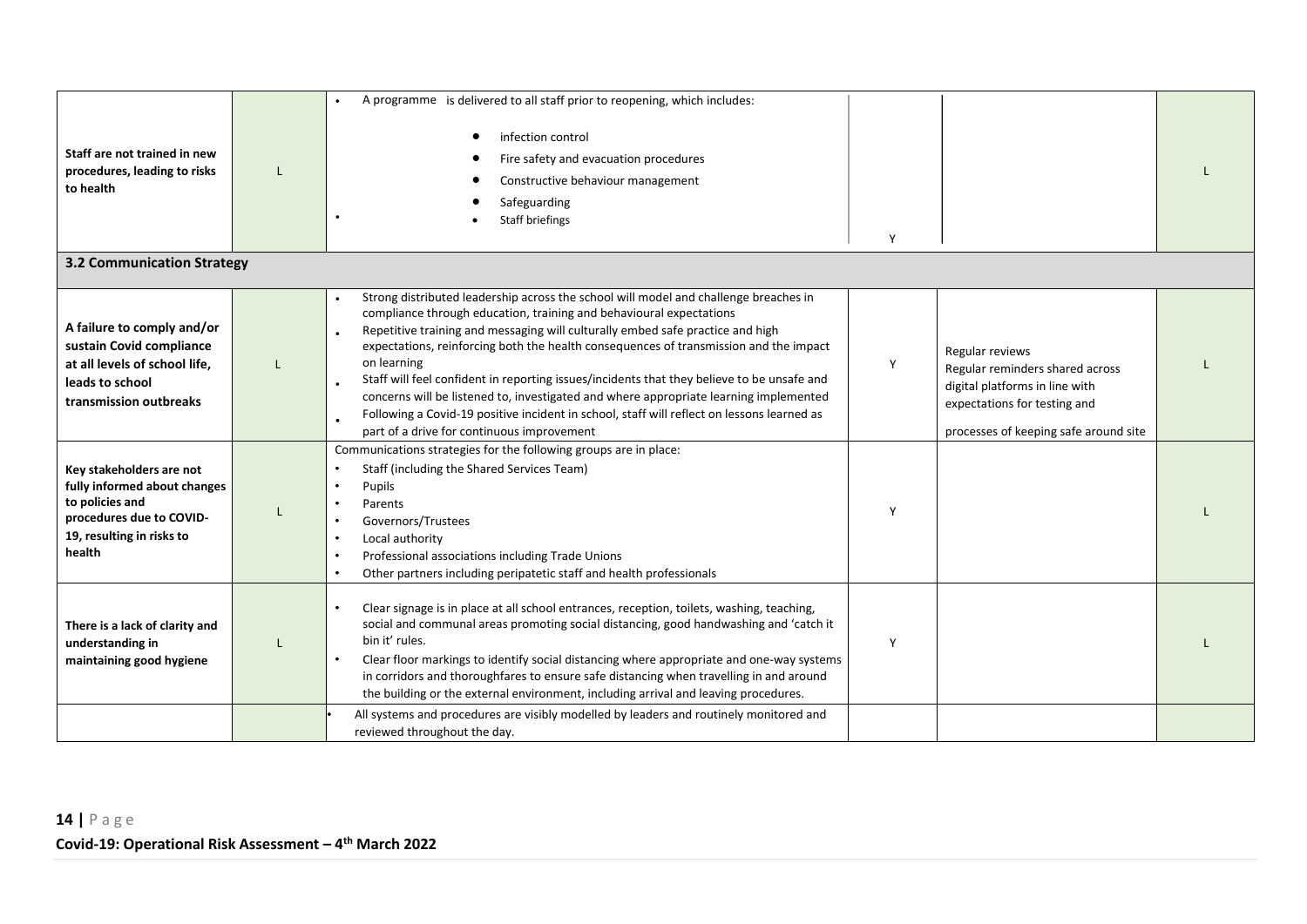| Parents and carers may not<br>fully understand their<br>responsibilities should a<br>member of their household or<br>a child show symptoms of<br>COVID-19 | M | $\star$ As part of the overall communications strategy parents are kept up to date with information,<br>guidance and the school's expectations on a weekly basis using a range of communication<br>tools.<br>$\div$ The COVID-19 section on the school website is reviewed and updated.<br>$\blacktriangleright$ Parent and pupil handbooks/information leaflets are reviewed and updated.<br>The vaccination programme is positively and sensitively promoted across the school<br>community, highlighting that vaccination is the key barrier to the spread of infection which<br>will reduce the risk of future school closures |  | Regular reminders shared across<br>digital platforms in line with<br>expectations for testing and<br>processes of keeping safe around site |  |  |
|-----------------------------------------------------------------------------------------------------------------------------------------------------------|---|------------------------------------------------------------------------------------------------------------------------------------------------------------------------------------------------------------------------------------------------------------------------------------------------------------------------------------------------------------------------------------------------------------------------------------------------------------------------------------------------------------------------------------------------------------------------------------------------------------------------------------|--|--------------------------------------------------------------------------------------------------------------------------------------------|--|--|
|-----------------------------------------------------------------------------------------------------------------------------------------------------------|---|------------------------------------------------------------------------------------------------------------------------------------------------------------------------------------------------------------------------------------------------------------------------------------------------------------------------------------------------------------------------------------------------------------------------------------------------------------------------------------------------------------------------------------------------------------------------------------------------------------------------------------|--|--------------------------------------------------------------------------------------------------------------------------------------------|--|--|

| <b>Activity</b> | <b>Risk rating</b><br>prior to<br>action<br>(H, M, L)                                      | <b>Control measures</b> | In place?<br>(Yes/No) | <b>Additional Controls</b> | Residual<br><b>Risk</b><br>Rating<br>(H/M/L) |  |  |  |  |
|-----------------|--------------------------------------------------------------------------------------------|-------------------------|-----------------------|----------------------------|----------------------------------------------|--|--|--|--|
|                 | 4. Management of congested areas<br>4.1 Management of social distancing in reception areas |                         |                       |                            |                                              |  |  |  |  |
|                 |                                                                                            |                         |                       |                            |                                              |  |  |  |  |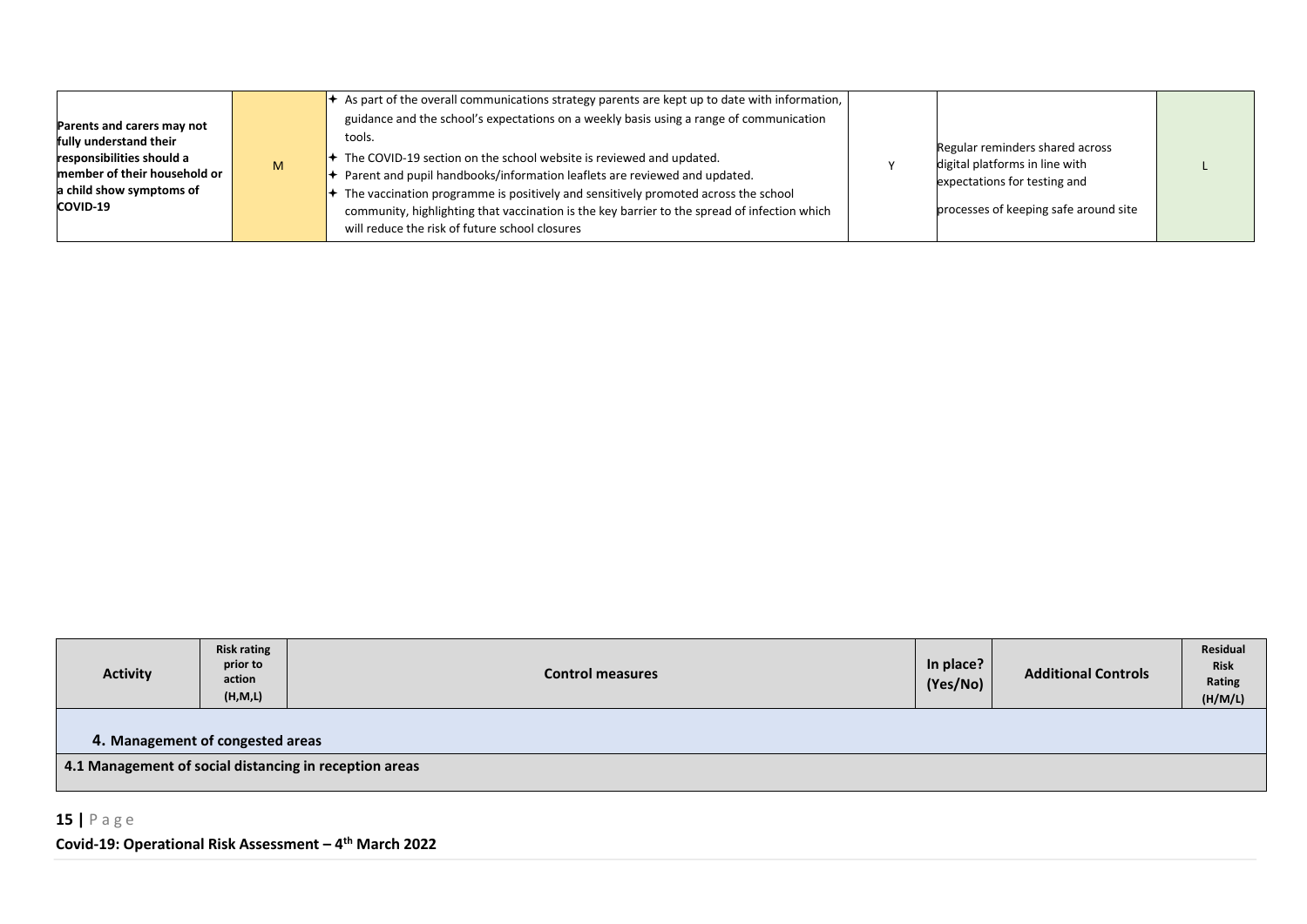| Groups of people<br>gather in reception<br>(parents, visitors,<br>deliveries)                                       | M | • No visitors are allowed on the premises without a pre-arranged appointment. If a visit can be arranged out of<br>school hours, it should<br>• A record of all visitors and their contact numbers are obtained and retained for the purposes of Test and Trace<br>procedures<br>• Any visitors are provided with clear guidelines on behaviours whilst on premises – ideally sent electronically in<br>advance of the visit<br>• Non-contact signing in arrangements are in place that do not require writing or electronic entry by the visitor<br>• Non-essential deliveries and visitors to school are minimised.<br>• Arrangements are in place for segregation of visitors.<br>• General visitors, not providing a specialist teaching, intervention or health service to pupils are recommended<br>to wear face coverings in all public areas unless they have a medical exception and arrangements can be put<br>into place to mitigate any additional risk | $\vee$   |  |
|---------------------------------------------------------------------------------------------------------------------|---|---------------------------------------------------------------------------------------------------------------------------------------------------------------------------------------------------------------------------------------------------------------------------------------------------------------------------------------------------------------------------------------------------------------------------------------------------------------------------------------------------------------------------------------------------------------------------------------------------------------------------------------------------------------------------------------------------------------------------------------------------------------------------------------------------------------------------------------------------------------------------------------------------------------------------------------------------------------------|----------|--|
|                                                                                                                     |   | 4.2 Management of Aggress and Egress – arrival and departure                                                                                                                                                                                                                                                                                                                                                                                                                                                                                                                                                                                                                                                                                                                                                                                                                                                                                                        |          |  |
| <b>Pupils and parents</b><br>congregate at exits and<br>entrances, creating a<br>potential chain of<br>transmission | M | • The use of available entrances and exits is maximised.<br>Social distancing guidelines are reinforced at entrances and exits through signage and floor/ground markings,<br>including external drop-off and pick-up points.<br>. Weekly messages to parents stress the need for social distancing at arrival and departure times.                                                                                                                                                                                                                                                                                                                                                                                                                                                                                                                                                                                                                                  | <b>V</b> |  |

| <b>Activity</b>                                                                                 | <b>Risk rating</b><br>prior to<br>action<br>(H,M,L) | <b>Control measures</b>                                                                                                                                                                                                                                                                                                                                                                                                                                                                                                                                                                                                                                                                 | In place?<br>(Yes/No) | <b>Additional Controls</b>                                                                                            | <b>Residual</b><br><b>Risk</b><br>Rating<br>(H/M/L) |
|-------------------------------------------------------------------------------------------------|-----------------------------------------------------|-----------------------------------------------------------------------------------------------------------------------------------------------------------------------------------------------------------------------------------------------------------------------------------------------------------------------------------------------------------------------------------------------------------------------------------------------------------------------------------------------------------------------------------------------------------------------------------------------------------------------------------------------------------------------------------------|-----------------------|-----------------------------------------------------------------------------------------------------------------------|-----------------------------------------------------|
| Pupils use public<br>transport and thereby<br>increase risk of<br>infection and<br>transmission | M                                                   | Public transport is defined as transport used by the general public. If children use a public bus to come to<br>school they will be expected and recommended to wear a face covering if they are over the age of 11.<br>Staff using public transport must ensure that they safely remove their face covering on arrival at school and<br>store it safely and hygienically in a sealed plastic bag or container - staff are advised to carry a spare face<br>covering.<br>The government has removed the requirement to wear face coverings in law but expects and recommends<br>that they are worn in enclosed and crowded spaces where you may come into contact with people you don't |                       | School bus queues are<br>kept outside and student;<br>are expected to socially<br>distance while waiting fo<br>buses. |                                                     |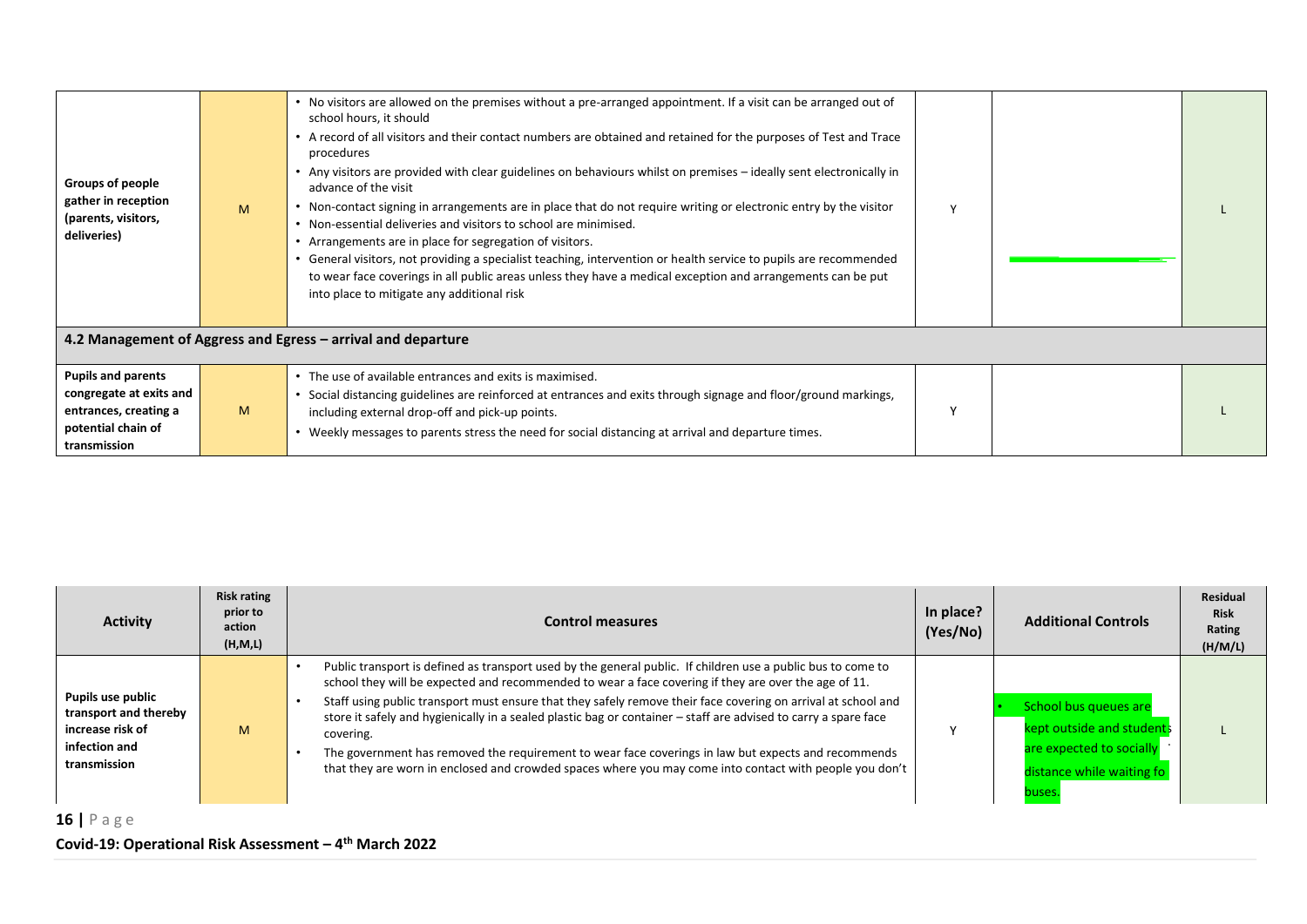|                                                                                                                   | normally meet. This includes public transport and dedicated transport to school or college. The normal<br>exemptions apply.<br>4.3 Management of social distancing and hygiene in the toilets                                                                                                                                                                                                                                                                                                                                                                     |              |  |
|-------------------------------------------------------------------------------------------------------------------|-------------------------------------------------------------------------------------------------------------------------------------------------------------------------------------------------------------------------------------------------------------------------------------------------------------------------------------------------------------------------------------------------------------------------------------------------------------------------------------------------------------------------------------------------------------------|--------------|--|
| <b>Poorly ventilated</b><br>toilet areas become<br>overcrowded and<br>create an area of high<br>transmission risk | Queuing zones for toilets and hand washing have been established and are monitored. Floor markings are in<br>place to enable social distancing.<br>The toilets are cleaned frequently.<br>Monitoring ensures a constant supply of soap and paper towels.<br>Bins are emptied regularly.<br>Pupils are reminded regularly on how to wash hands and young children are supervised in doing so. Signage<br>is in place<br>More communications through form time, briefings and communication channels online to regularly remind<br>students of hygiene expectations | $\mathbf{v}$ |  |

| Activity                                                                                                                                             | <b>Risk</b><br>rating<br>prior to<br>action<br>(H, M, L) | Control measures                                                                                                                                                                                                                                                                                                                                                                                                                                                                                                                             | $\ln$<br>place?<br>(Yes/No) | <b>Additional Controls</b> | Residual<br><b>Risk</b><br>Rating<br>(H/M/L) |  |  |  |
|------------------------------------------------------------------------------------------------------------------------------------------------------|----------------------------------------------------------|----------------------------------------------------------------------------------------------------------------------------------------------------------------------------------------------------------------------------------------------------------------------------------------------------------------------------------------------------------------------------------------------------------------------------------------------------------------------------------------------------------------------------------------------|-----------------------------|----------------------------|----------------------------------------------|--|--|--|
| 5. Securing and sustaining robust hygiene systems and procedures                                                                                     |                                                          |                                                                                                                                                                                                                                                                                                                                                                                                                                                                                                                                              |                             |                            |                                              |  |  |  |
| 5.1 Cleaning                                                                                                                                         |                                                          |                                                                                                                                                                                                                                                                                                                                                                                                                                                                                                                                              |                             |                            |                                              |  |  |  |
| Cleaning capacity is reduced<br>so that an initial deep-clean<br>and ongoing cleaning of<br>surfaces are not undertaken<br>to the standards required |                                                          | An enhanced cleaning plan is agreed and implemented which minimises the spread of infection.<br>$\bullet$<br>Working hours for cleaning staff are increased to secure sufficient capacity to undertake an enhanced<br>$\bullet$<br>cleaning regime throughout the day<br>Sufficient supplies of soap/handwash, paper towels, tissues and cleaning products are procured to<br>ensure constant supplies ae available in every teaching and washing space<br>Quality Assurance checklists completed daily, by cleaning staff and Head Cleaner. |                             |                            |                                              |  |  |  |
| 5.2 Hygiene and Handwashing<br>1712252                                                                                                               |                                                          |                                                                                                                                                                                                                                                                                                                                                                                                                                                                                                                                              |                             |                            |                                              |  |  |  |

#### **17 |** P a g e

#### **Covid-19: Operational Risk Assessment – 4 th March 2022**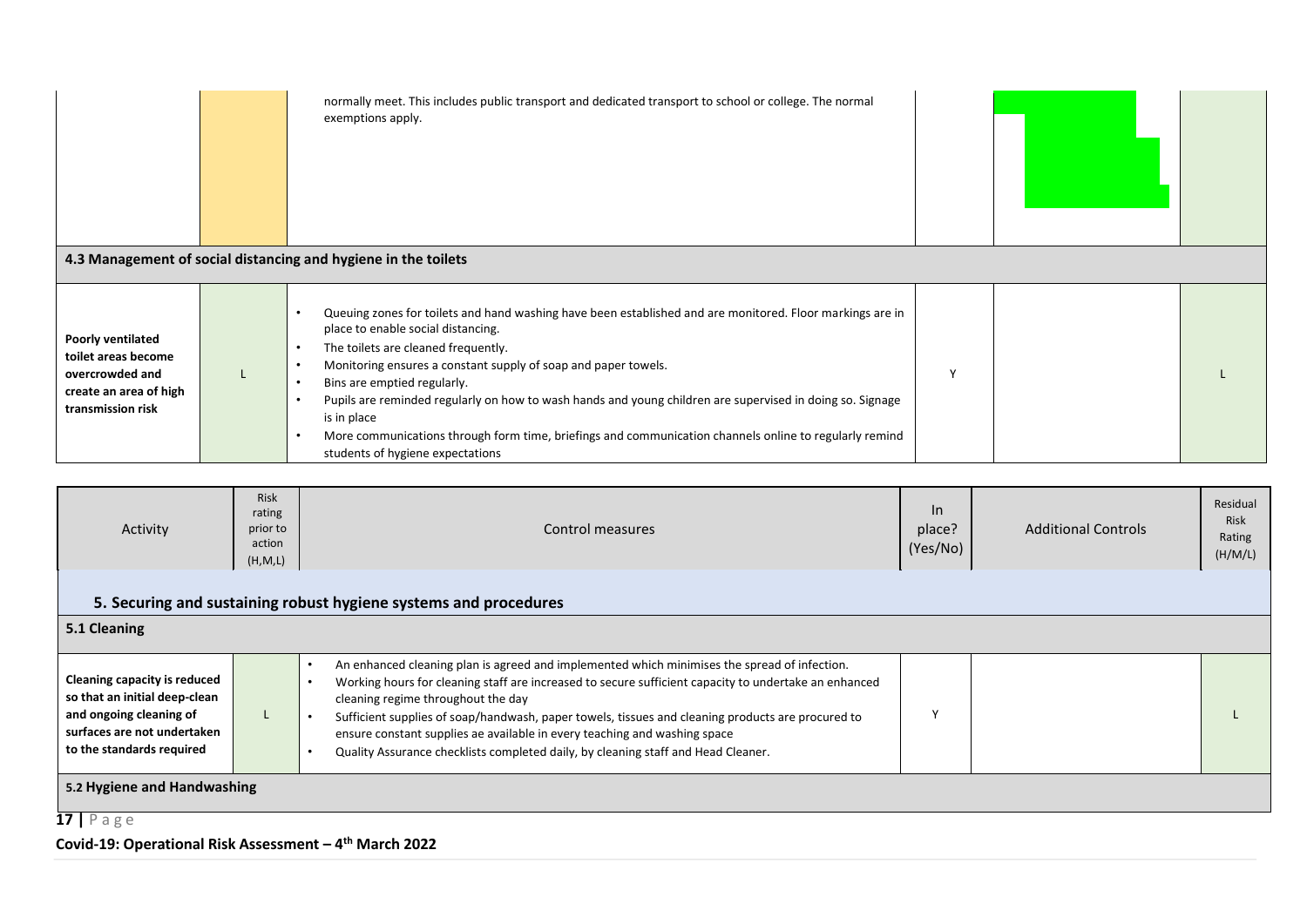| Inadequate supplies of soap<br>and hand sanitiser mean<br>that pupils and staff do not<br>wash their hands with<br>sufficient frequency | M | An audit of handwashing facilities and sanitiser dispensers is undertaken before the school reopens and<br>additional supplies are ordered<br>Monitoring arrangements are in place to ensure that supplies of soap, hand towels and sanitiser are<br>maintained throughout the day.<br>Increased use of hand sanitization and cleaning protocols on entrance and exit to classrooms, including<br>wiping down of touch points and cleaning hands as students arrive and leave for lessons.                                                                                                                                     | Y |                                                                                                                                                                                                              |  |
|-----------------------------------------------------------------------------------------------------------------------------------------|---|--------------------------------------------------------------------------------------------------------------------------------------------------------------------------------------------------------------------------------------------------------------------------------------------------------------------------------------------------------------------------------------------------------------------------------------------------------------------------------------------------------------------------------------------------------------------------------------------------------------------------------|---|--------------------------------------------------------------------------------------------------------------------------------------------------------------------------------------------------------------|--|
| Pupils forget to wash their<br>hands regularly and<br>frequently                                                                        | M | Staff training includes the need to remind pupils of the need to wash their hands regularly and<br>frequently.<br>Posters and electronic messaging boards reinforce the need to wash hands regularly and frequently.<br>School leaders monitor the extent to which handwashing is taking place on a regular and frequent basis.<br>$\bullet$<br>Pupils and staff are taught how to effectively wash their hands especially before and after eating, going<br>$\bullet$<br>to the toilet, or following direct contact with another person                                                                                       | Y |                                                                                                                                                                                                              |  |
| <b>Equipment and resources</b>                                                                                                          | M | Individual and very frequently used equipment such as pencils and pens should not be shared<br>Classroom based resources including books and games can be shared within the designated group but<br>must be cleaned regularly<br>Outdoor play equipment will be cleaned more frequently<br>Pupils will be limited to what they can bring into school to: bags, lunch boxes, hats, coats, books,<br>stationary and mobile 'phones when permitted                                                                                                                                                                                | Y | Increased use of hand sanitization and<br>cleaning protocols on entrance and exit<br>to classrooms, including wiping down<br>of touch points and cleaning hands as<br>students arrive and leave for lessons. |  |
| 5.3 Personal Protection Equipment (PPE)                                                                                                 |   |                                                                                                                                                                                                                                                                                                                                                                                                                                                                                                                                                                                                                                |   |                                                                                                                                                                                                              |  |
|                                                                                                                                         |   | Pupils and teachers can take books and other shared resources homes, but unnecessary sharing should be avoided                                                                                                                                                                                                                                                                                                                                                                                                                                                                                                                 |   |                                                                                                                                                                                                              |  |
| <b>Provision of PPE for staff</b><br>where required is not in line<br>with government guidelines                                        | M | Government guidance on wearing PPE is understood, communicated and sufficient PPE has been procured for<br>general task use as identified in a task focused risk assessment or in the event of an outbreak requiring<br>temporary enhanced controls<br>Those staff required to wear PPE have been instructed on how to put on and how to remove PPE carefully to<br>$\bullet$<br>reduce contamination and also how to dispose of them safely.<br>Staff are reminded that wearing of gloves is not a substitute for good handwashing.<br>$\bullet$<br>Face coverings are optional for those who want to wear them.<br>$\bullet$ | Y |                                                                                                                                                                                                              |  |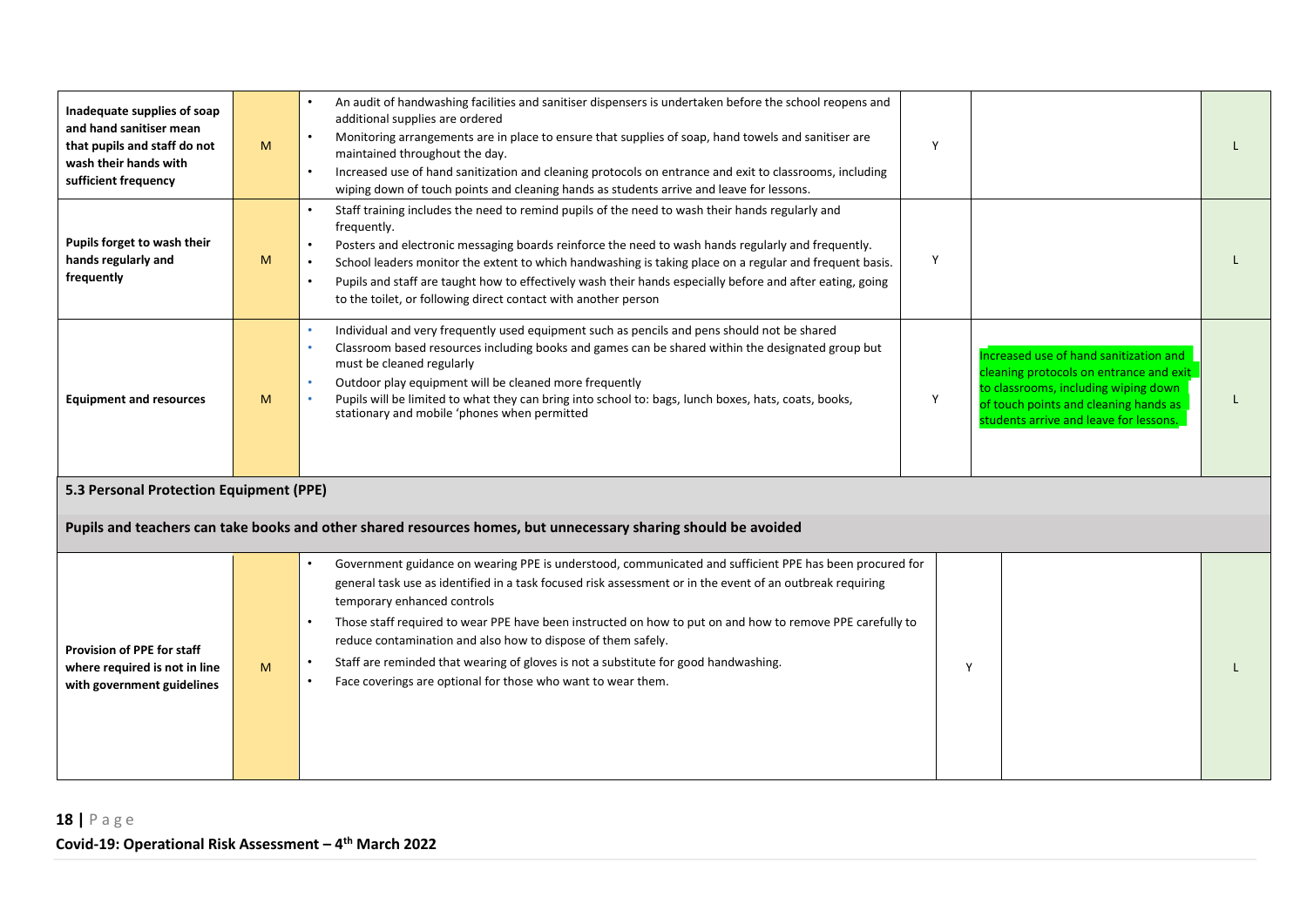| Activity                                                                                                                       | Risk rating prior<br>to action<br>(H, M, L) | Control measures                                                                                                                                                                                                                                                                                                            | In place?<br>(Yes/No) | <b>Additional Controls</b> | <b>Residual Risk</b><br>Rating<br>(H/M/L) |  |  |  |
|--------------------------------------------------------------------------------------------------------------------------------|---------------------------------------------|-----------------------------------------------------------------------------------------------------------------------------------------------------------------------------------------------------------------------------------------------------------------------------------------------------------------------------|-----------------------|----------------------------|-------------------------------------------|--|--|--|
| 6. Curriculum Organisation                                                                                                     |                                             |                                                                                                                                                                                                                                                                                                                             |                       |                            |                                           |  |  |  |
| Children may need to<br>resocialise and familiarise<br>with new routines                                                       | M                                           | Consideration should be given on planning what to teach, and how, The priorities for young<br>children currently is resocialisation into new style school routines; speaking and listening and<br>regaining momentum in particular with early reading.                                                                      |                       |                            |                                           |  |  |  |
| Children may have fallen<br>behind in their learning<br>during the school closure<br>and achievement gaps will<br>have widened | M                                           | Gaps in learning are assessed and addressed in teachers' planning.<br>Home and remote learning is continuing and is calibrated to complement in-school learning<br>and address any gaps identified to minimise inequality<br>Plans for intervention are in place for those pupils who have fallen behind in their learning. |                       |                            |                                           |  |  |  |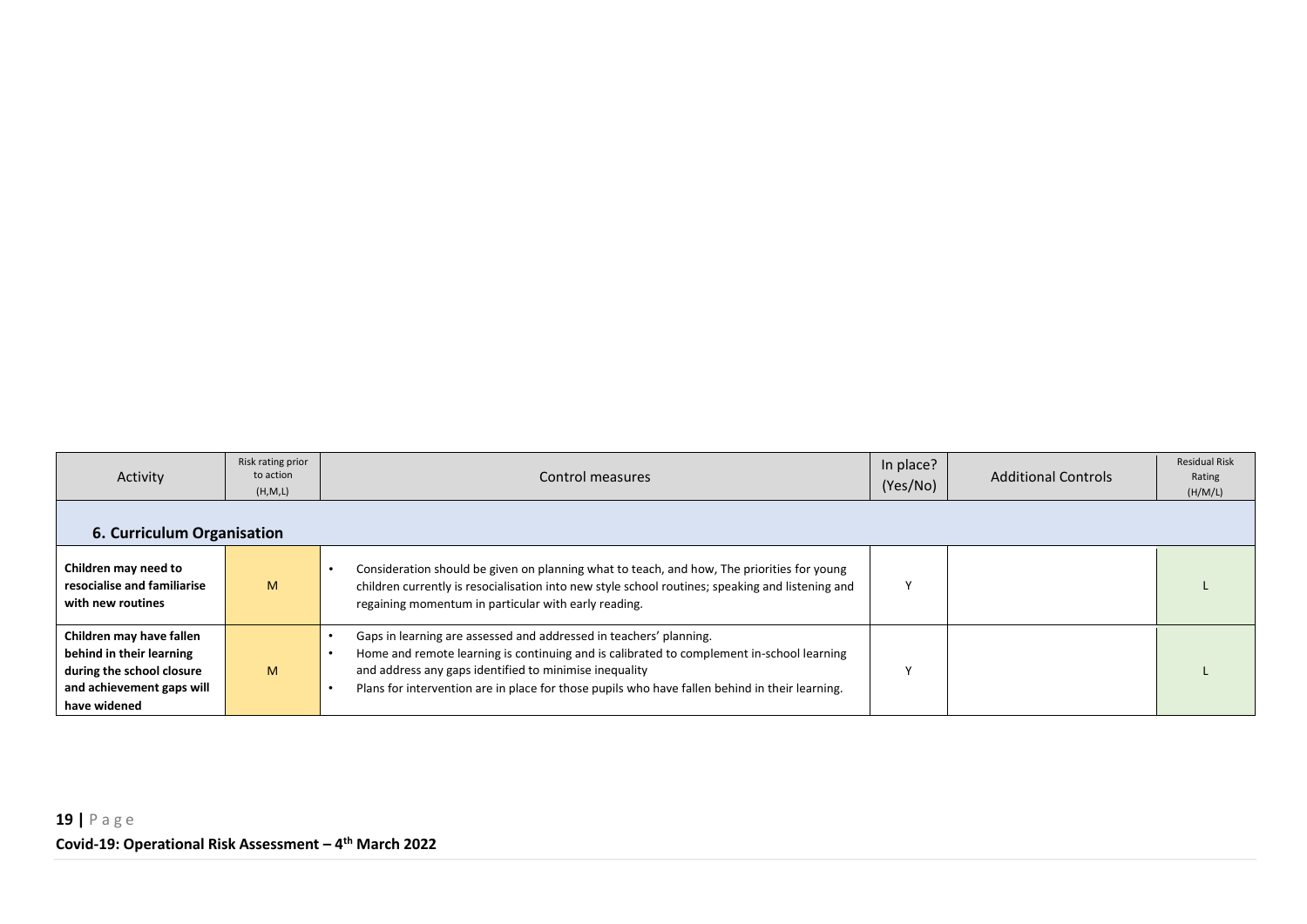| <b>Ensuring full support for</b><br>pupils with SEND (SEND<br><b>Support and EHC Plans</b>                                      | M | Small children and children with complex needs will continue to be helped to wash their<br>hands properly<br>Vulnerable children risk assessments will be completed for children with additional needs who<br>$\bullet$<br>are unable to regulate their behaviour e.g. involuntary spitting using the Las vulnerable<br>children risk assessment template<br>External specialists will resume direct contact in schools for assessment, training, advice and<br>support purposes observing the schools visitors policy and mirroring expectations on staffing<br>behaviours in terms of hygiene and interaction | Y |  |
|---------------------------------------------------------------------------------------------------------------------------------|---|-----------------------------------------------------------------------------------------------------------------------------------------------------------------------------------------------------------------------------------------------------------------------------------------------------------------------------------------------------------------------------------------------------------------------------------------------------------------------------------------------------------------------------------------------------------------------------------------------------------------|---|--|
| Provision of Remote Learning for Self-Isolation                                                                                 |   |                                                                                                                                                                                                                                                                                                                                                                                                                                                                                                                                                                                                                 |   |  |
| <b>Pupils and or staff are</b><br>exposed to infection<br>whilst on a school visit                                              |   | • A full and thorough risk assessments in relation to all educational visits will be undertaken to<br>ensure that any public health advice, such as hygiene and ventilation requirements, is taken into<br>account and mitigated where possible. Guidance<br>https://www.gov.uk/government/publications/health-and-safety-on-educational-visits and the<br>Outdoor Education Advisory Panel (OEAP) https://oeapng.info/ will be taken into account                                                                                                                                                              |   |  |
| Safe practice is not<br>replicated in wraparound<br>provision and<br>extracurricular activity                                   | L | . The school's risk assessment will be applied to all wraparound and extra-curricular activity taking<br>into account additional and specific for providers who run community activities, holiday clubs,<br>after-school clubs, tuition and other out-of-school provision for children<br>(https://www.gov.uk/government/publications/protective-measures-for-holiday-or-after-<br>school-clubs-and-other-out-of-school-settings-for-children-during-the-coronavirus-covid-<br>19outbreak).                                                                                                                     |   |  |
| <b>Arrangements for remote</b><br>learning are insecure or<br>unsustainable to ensure<br>provision for pupils self<br>isolating |   | Remote learning plans can be found at www.st-augustines.worcs.sch.uk;                                                                                                                                                                                                                                                                                                                                                                                                                                                                                                                                           | Y |  |
|                                                                                                                                 |   | • The remote learning offer is equivalent to the core teaching pupils would receive in school<br>(delete as appropriate)-<br>Key Stages 3 and 4: 5 hours a day<br>Systems are in place for checking, daily, whether pupils are engaging with their work<br>• A named senior leader with overarching responsibility for the quality and delivery of<br>remote education is in Information for pupils, parents and carers about the remote<br>education provision is published on the school website                                                                                                              |   |  |
| Pupils are unable to access<br>the online offer                                                                                 | L | Support measures put in place as appropriate                                                                                                                                                                                                                                                                                                                                                                                                                                                                                                                                                                    | Y |  |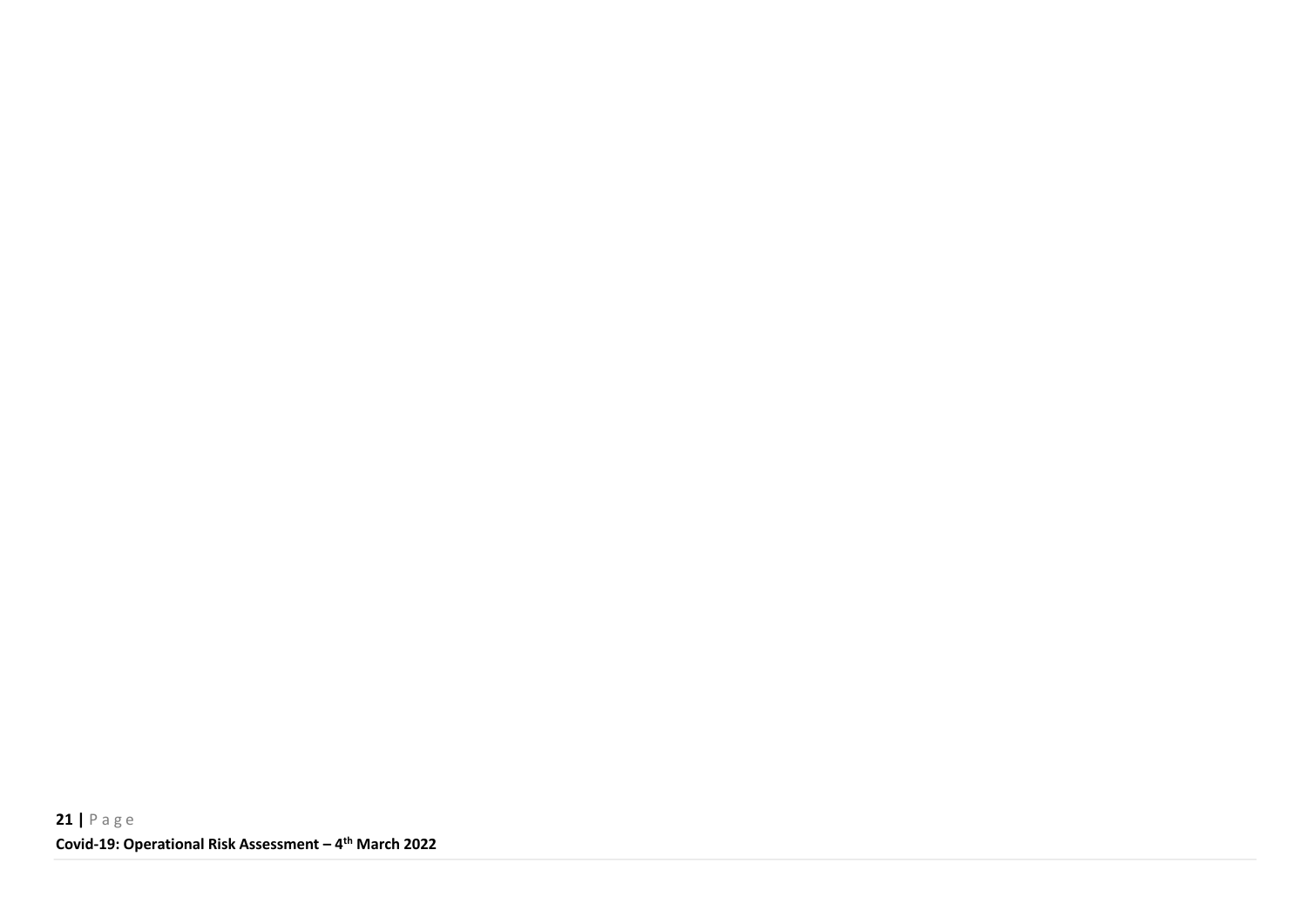| Activity                                                                                                                                                      | Risk rating<br>prior to<br>action<br>(H, M, L) | Control measures                                                                                                                                                                                                                                                                                                                                                                                                                                                                   | In place?<br>(Yes/No) | <b>Additional Controls</b> | Residual<br><b>Risk</b><br>Rating<br>(H/M/L) |  |  |  |
|---------------------------------------------------------------------------------------------------------------------------------------------------------------|------------------------------------------------|------------------------------------------------------------------------------------------------------------------------------------------------------------------------------------------------------------------------------------------------------------------------------------------------------------------------------------------------------------------------------------------------------------------------------------------------------------------------------------|-----------------------|----------------------------|----------------------------------------------|--|--|--|
|                                                                                                                                                               |                                                | 7. Enhancing Mental Health Support for Pupils and Staff                                                                                                                                                                                                                                                                                                                                                                                                                            |                       |                            |                                              |  |  |  |
| 7.1 Mental health concerns - pupils                                                                                                                           |                                                |                                                                                                                                                                                                                                                                                                                                                                                                                                                                                    |                       |                            |                                              |  |  |  |
| Pupils' mental health has<br>been adversely affected<br>during the period that the<br>school has been closed and<br>by the COVID-19 crisis in<br>general      | M                                              | There are sufficient numbers of trained staff available to support pupils with mental<br>health issues.<br>There is access to designated staff for all pupils who wish to talk to someone about<br>wellbeing/mental health.<br>Wellbeing/mental health is discussed regularly in PSHE/pupil briefings (stories/toy<br>$\bullet$<br>characters are used for younger pupils to help talk about feelings).<br>Resources/websites to support the mental health of pupils are provided. | Y                     |                            |                                              |  |  |  |
|                                                                                                                                                               | 7.2 Mental health concerns - staff             |                                                                                                                                                                                                                                                                                                                                                                                                                                                                                    |                       |                            |                                              |  |  |  |
| The mental health of staff<br>has been adversely affected<br>during the period that the<br>school has been closed and<br>by the COVID-19<br>crisis in general | M                                              | Staff are encouraged to focus on their wellbeing.<br>$\bullet$<br>Line managers are proactive in discussing wellbeing with the staff that they manage,<br>$\bullet$<br>including their workload.<br>Staff briefings and training have included content on wellbeing.<br>$\bullet$<br>Staff briefings/training on wellbeing are provided.<br>Staff have been signposted to useful websites and resources.                                                                           | Y                     |                            |                                              |  |  |  |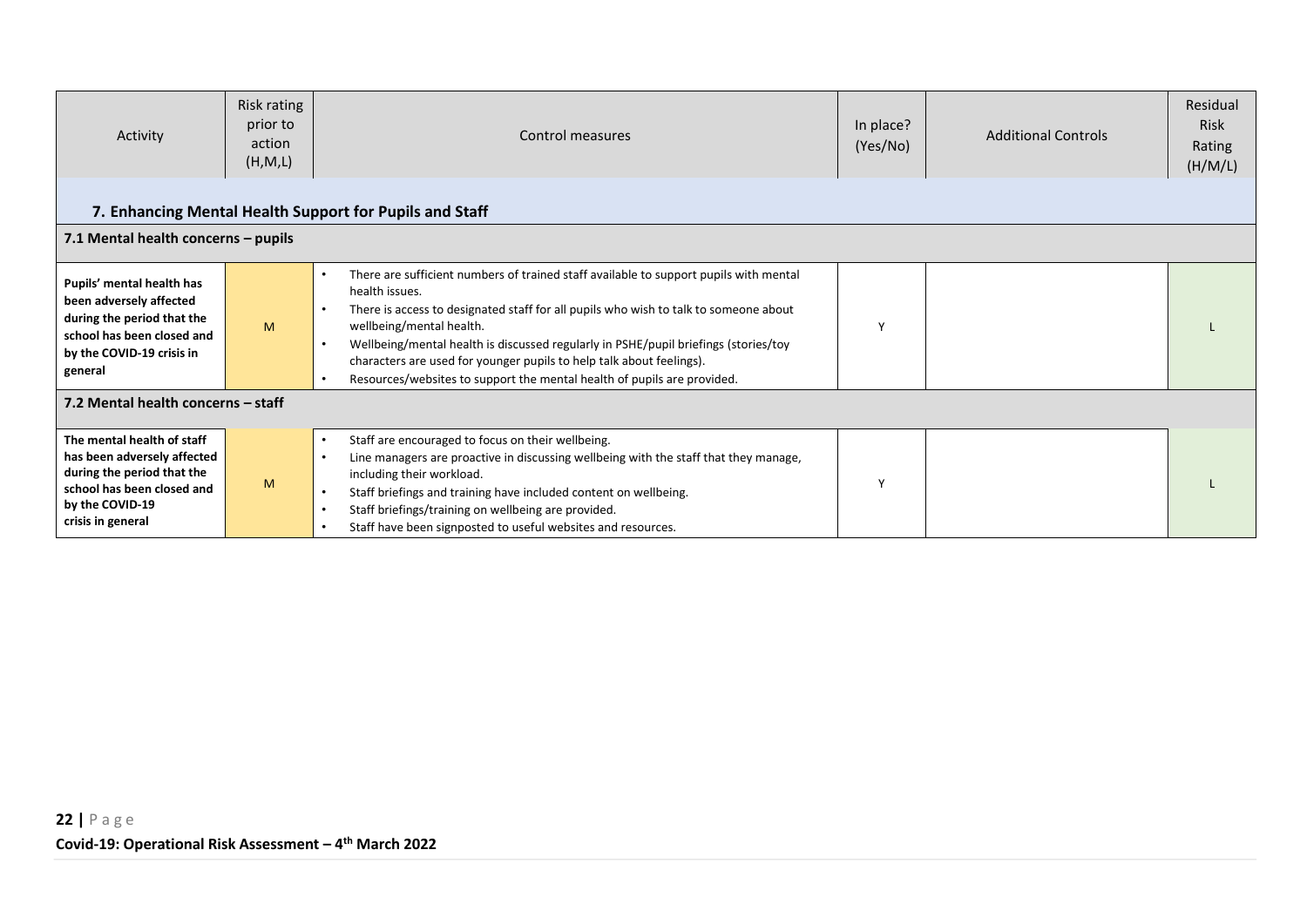| <b>Activity</b>                                                                                                                                                                                                 | <b>Risk rating</b><br>prior to<br>action<br>(H,M,L) | <b>Control measures</b>                                                                                                                                                                                                                                                                                                                                                                                                                                                                                                                                                                                                                                                                                                                                                                                                                                                                                 | In place?<br>(Yes/No) | <b>Additional Controls</b> | <b>Residual Risk</b><br>Rating<br>(H/M/L) |
|-----------------------------------------------------------------------------------------------------------------------------------------------------------------------------------------------------------------|-----------------------------------------------------|---------------------------------------------------------------------------------------------------------------------------------------------------------------------------------------------------------------------------------------------------------------------------------------------------------------------------------------------------------------------------------------------------------------------------------------------------------------------------------------------------------------------------------------------------------------------------------------------------------------------------------------------------------------------------------------------------------------------------------------------------------------------------------------------------------------------------------------------------------------------------------------------------------|-----------------------|----------------------------|-------------------------------------------|
| 8. Governance and Policy                                                                                                                                                                                        |                                                     |                                                                                                                                                                                                                                                                                                                                                                                                                                                                                                                                                                                                                                                                                                                                                                                                                                                                                                         |                       |                            |                                           |
| 8.1 The role of Governors                                                                                                                                                                                       |                                                     |                                                                                                                                                                                                                                                                                                                                                                                                                                                                                                                                                                                                                                                                                                                                                                                                                                                                                                         |                       |                            |                                           |
| Lack of governor oversight<br>during the COVID-19 crisis<br>leads to the school failing<br>to meet statutory<br>requirements.<br>Governors are not fully<br>informed or involved in                             |                                                     | The governing body continues to meet regularly.<br>The governing body agendas are structured to ensure all statutory requirements<br>are discussed and school leaders are held to account for their implementation. The<br>Principal's report to LAC includes content and updates on how the school is<br>continuing to meet its statutory obligations in addition to covering the school's<br>response to COVID-19.<br>Regular dialogue with the Chair of Governors and those governors with designated<br>responsibilities is in place.<br>$\bullet$<br>Minutes of governing body meetings are reviewed to ensure that they accurately<br>record governors' oversight and holding leaders to account for areas of statutory<br>responsibility.<br>• • Meetings are held regularly with governors.<br>Governing bodies are involved in key decisions on reopening.                                     | Y<br>Y                |                            |                                           |
| making key decisions                                                                                                                                                                                            |                                                     | Governors are briefed regularly on the latest government guidance and its<br>implications for the school.                                                                                                                                                                                                                                                                                                                                                                                                                                                                                                                                                                                                                                                                                                                                                                                               |                       |                            |                                           |
| <b>8.2 Policy Review</b>                                                                                                                                                                                        |                                                     |                                                                                                                                                                                                                                                                                                                                                                                                                                                                                                                                                                                                                                                                                                                                                                                                                                                                                                         |                       |                            |                                           |
| <b>Existing policies on</b><br>safeguarding, health and<br>safety, fire evacuation,<br>medical, behaviour,<br>attendance and other<br>policies are no longer fit<br>for purpose in the current<br>circumstances |                                                     | All relevant policies have been revised to take account of government guidance on<br>$\bullet$<br>social distancing and COVID-19 and its implications for the school.<br>Behaviour policies recognise that adverse experiences of lockdown and or lack<br>of routine and regular attendance at school may lead to levels of<br>disengagement, anxiety and behavioural responses setting reasonable and<br>proportionate expectations of behaviour and make appropriate provision to<br>support Staff, pupils, parents and governors have been briefed accordingly.<br>$\bullet$<br>Governors have approved revisions<br>A review of the child protection policy to reflect the move to remote education for<br>most pupils has been undertaken.<br>This is reflected as a coronavirus (COVID-19) addendum that summarises related<br>$\bullet$<br>changes<br>All staff are aware of the revised policy. | Y                     |                            |                                           |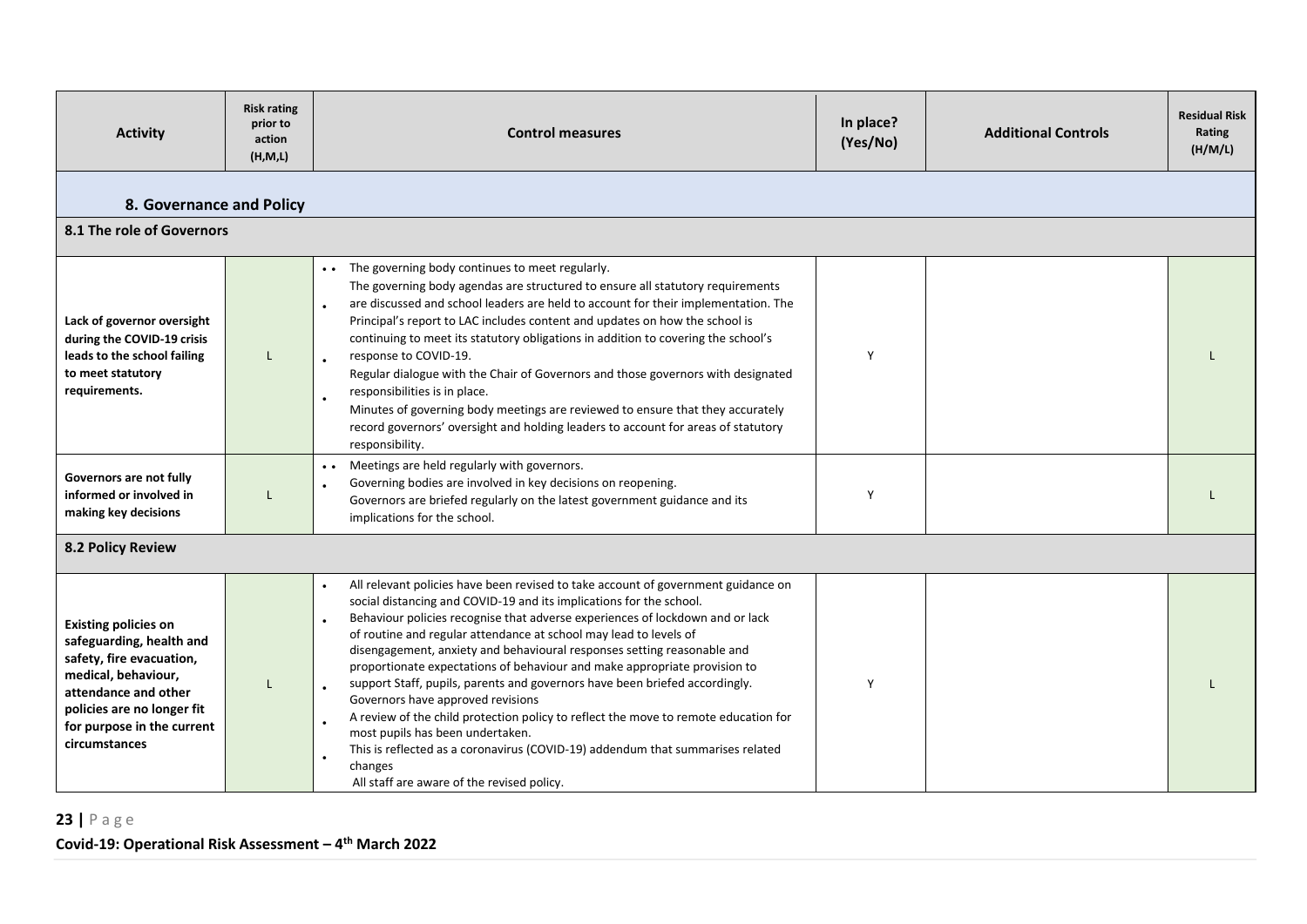| Covid 19 outbreak in group,<br>whole school or area<br>lockdown will further<br>disrupt learning |  | A remote education plan is in place that covers continuing education provision at a<br>group, whole school and local area lockdown level<br>High quality online and offline resources and teaching videos have been sourced,<br>quality assured and approved – these will be applied consistently across all groups<br>Remote education is integrated into the school's curriculum planning<br>Printed resources are available for those that cannot access the internet physically or<br>cognitively<br>The curriculum is planned to ensure that knowledge and skills are built incrementally<br>and clear explanations of content are delivered by a teacher in school though high<br>quality curriculum resources and/or videos with face to face virtual contact as<br>appropriate - ideally daily |  |  |  |
|--------------------------------------------------------------------------------------------------|--|--------------------------------------------------------------------------------------------------------------------------------------------------------------------------------------------------------------------------------------------------------------------------------------------------------------------------------------------------------------------------------------------------------------------------------------------------------------------------------------------------------------------------------------------------------------------------------------------------------------------------------------------------------------------------------------------------------------------------------------------------------------------------------------------------------|--|--|--|
|--------------------------------------------------------------------------------------------------|--|--------------------------------------------------------------------------------------------------------------------------------------------------------------------------------------------------------------------------------------------------------------------------------------------------------------------------------------------------------------------------------------------------------------------------------------------------------------------------------------------------------------------------------------------------------------------------------------------------------------------------------------------------------------------------------------------------------------------------------------------------------------------------------------------------------|--|--|--|

| <b>Activity</b>                                                                                                                                                         | <b>Risk rating</b><br>prior to<br>action<br>(H, M, L) | <b>Control measures</b>                                          | In place?<br>(Yes/No) | <b>Additional Controls</b> | Residual<br><b>Risk</b><br>Rating<br>(H/M/L) |  |  |  |
|-------------------------------------------------------------------------------------------------------------------------------------------------------------------------|-------------------------------------------------------|------------------------------------------------------------------|-----------------------|----------------------------|----------------------------------------------|--|--|--|
| 9. Additional site-specific issues and risks<br>Schools to add any site-specific issues/arrangements here and ensure mitigation strategies are in place to address them |                                                       |                                                                  |                       |                            |                                              |  |  |  |
| <b>Shared Services Team on Site</b>                                                                                                                                     |                                                       |                                                                  |                       |                            |                                              |  |  |  |
| <b>Activity</b>                                                                                                                                                         | <b>Risk rating</b><br>prior to<br>action<br>(H,M,L)   | <b>Control measures</b>                                          | In place?<br>(Yes/No) | <b>Additional Controls</b> | <b>Residual Risk</b><br>Rating<br>(H/M/L)    |  |  |  |
| <b>Social distancing</b>                                                                                                                                                | M                                                     | Staff are encouraged to socially distance throughout the school. | $\mathbf{v}$          |                            |                                              |  |  |  |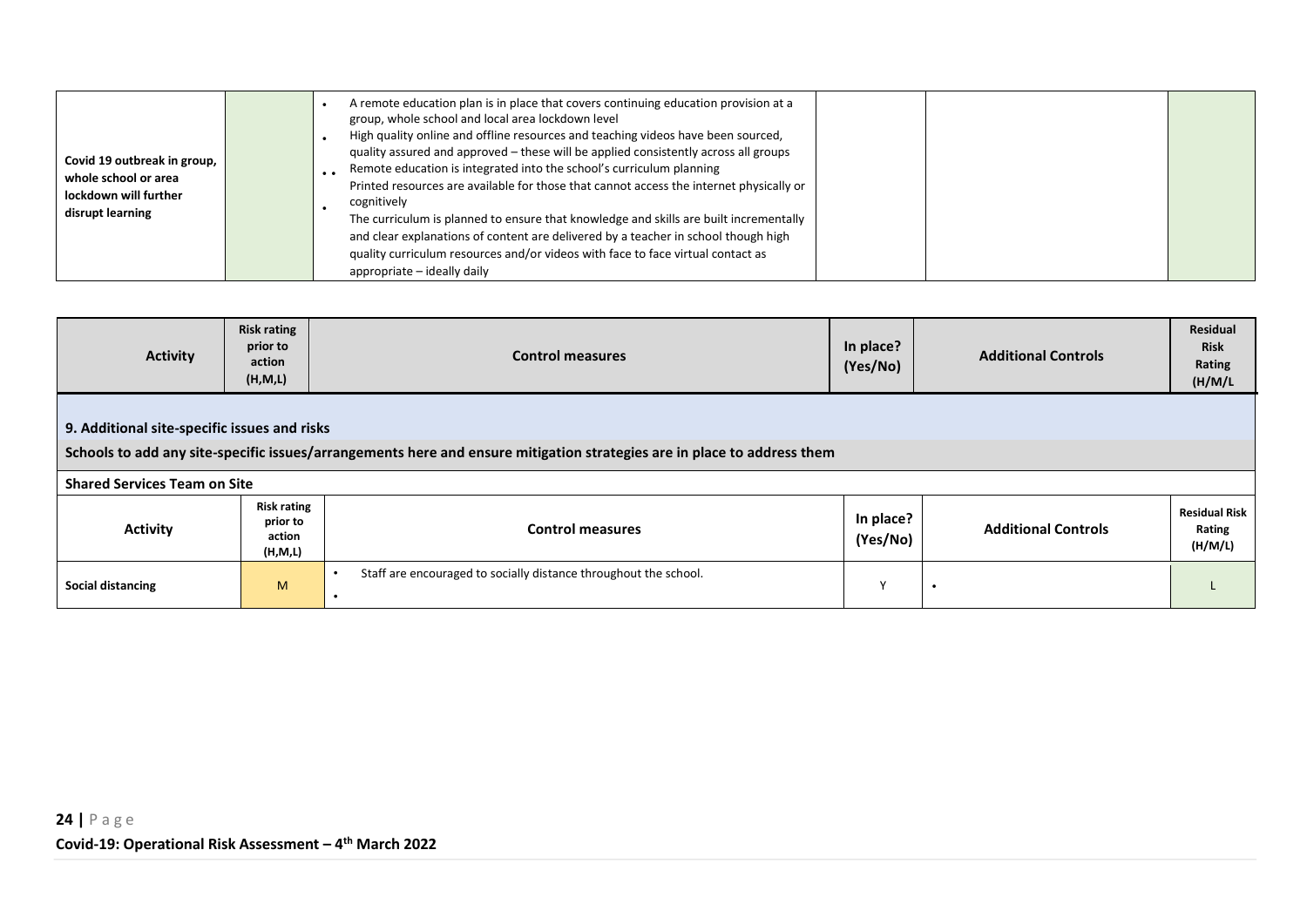| Children who routinely<br>attend more than one<br>setting (e.g. dual registered,<br>The school, working with the setting will ensure that all risks are addressed<br>н.<br>collaboratively to jointly deliver a broad and balanced full-time curriculum<br><b>KEYS intervention</b><br>programme or alternative<br>provision) |  |  |
|-------------------------------------------------------------------------------------------------------------------------------------------------------------------------------------------------------------------------------------------------------------------------------------------------------------------------------|--|--|
|-------------------------------------------------------------------------------------------------------------------------------------------------------------------------------------------------------------------------------------------------------------------------------------------------------------------------------|--|--|